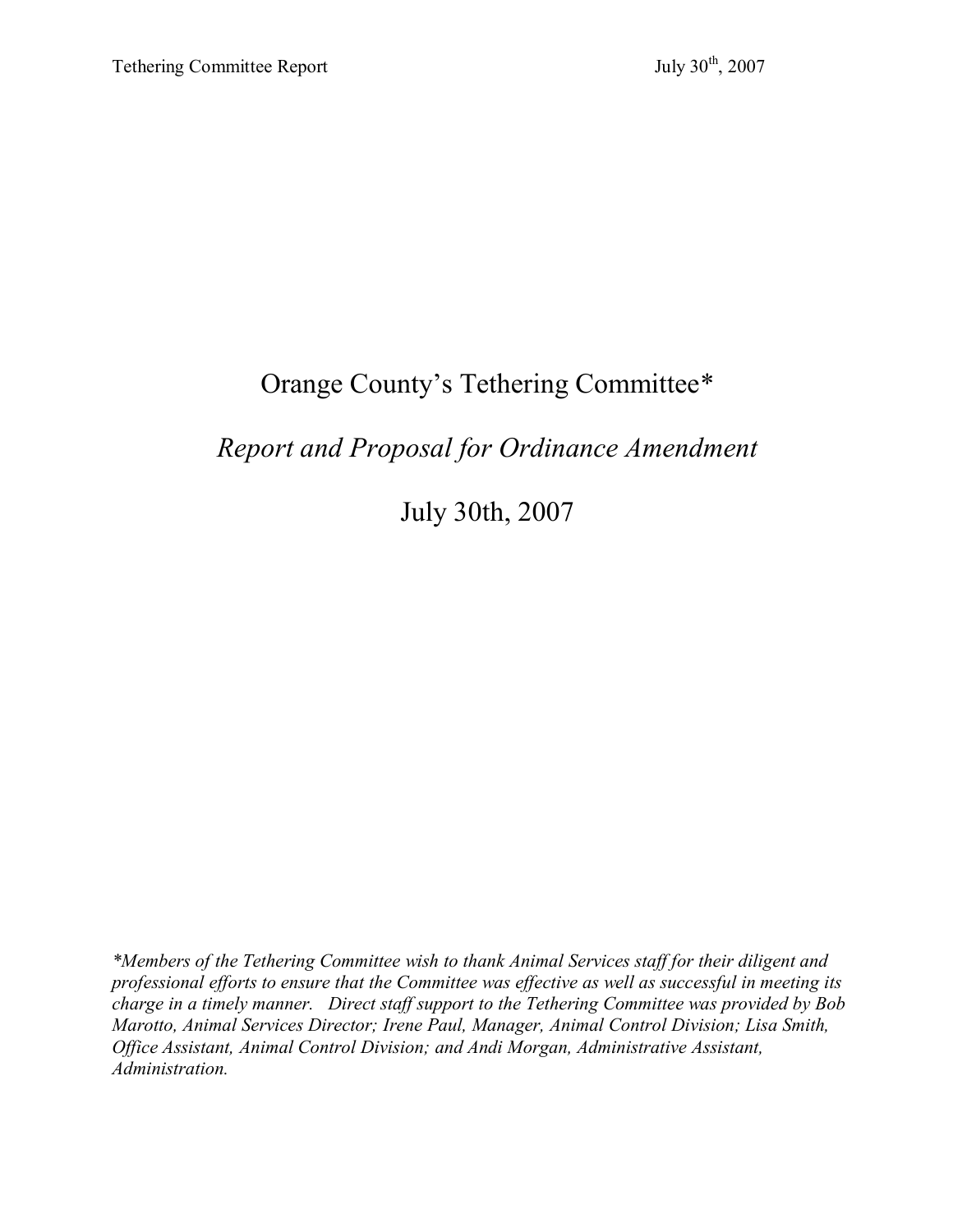# TABLE OF CONTENTS

- I. Summary
- II. Introduction
- III. Findings
- IV Recommendations
- IV. Discussion
- V. Next Steps
- VI. Appendices
	- a. Appendix I: Creation of the Orange County Tethering Committee and Board of County Commissioners' Abstract for Creation of the Tethering Committee
	- b. Appendix II: Committee Members, BOCC Liaison, and Staff
	- c. Appendix III: North Carolina Counties and Townships with Tethering Ordinances
	- d. Appendix V: Notes from Interviews with North Carolina Jurisdictions with Tethering Ordinances: Conducted by the Tethering Committee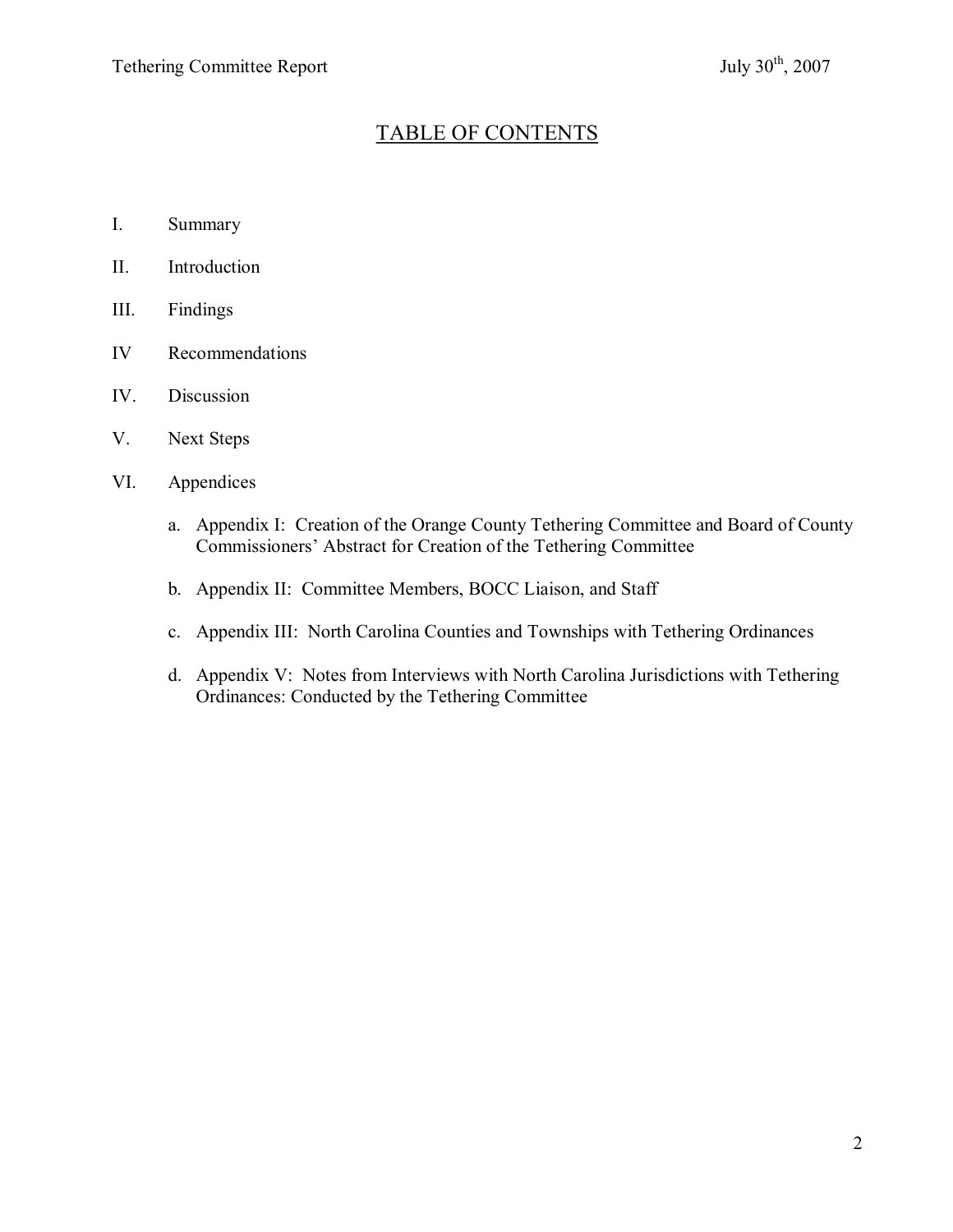## **SUMMARY**

After a six-month-long deliberation that included seven meetings, the Orange County Tethering Committee has concluded that the practice of tethering is a concern from the standpoint of both animal and human welfare. With respect to the latter, tethered dogs can pose risks to the safety of community members, and in some circumstances, affect their enjoyment and use of their property. With respect to the former, it may be injurious to an animal and result in isolated lives of not-soquiet desperation at the end of a chain or rope.

Of particular concern are dogs that spend their lives tethered, as these are naturally active and social beings that require exercise and frequent interaction with humans and other animals. Additionally, the Committee is concerned that tethered animals develop behavioral problems, including aggression, that adversely affect public welfare.

Notably, the Committee is recommending that tethering be limited rather than outlawed because it has concluded that there are certain circumstances under which tethering can be an acceptable method of confinement for several hours, whether the owner is in attendance or has left his or her residence for that time period.

In light of this, the Committee is recommending that the County's current animal ordinance be amended to include the following with regard to tethering dogs:

- a three-hour limit within a 24-hour period;
- a specification of the types of collars and equipment that are allowed when a dog is tethered;
- a requirement for minimum kennel size for outdoor housing of dogs;
- an exemption for organized and lawful animal functions such as hunting, obedience training, and law enforcement training of a duration of not more than seven (7) days;
- an 18-month education period, including twelve  $(12)$  months of public outreach and six  $(6)$ months of issuing warnings before the citations would be issued.

In general terms, the Committee is making these recommendations on the basis of these findings:

- Prolonged tethering can and does deprive dogs of necessary exercise and socialization.
- · Tethered dogs can and do contribute to various community problems, including pet overpopulation and nuisance barking.
- · Tethered dogs can and do pose a risk to public safety and health because they may become aggressive and they are not confined behind a physical barrier.

In making these recommendations, the Committee has gathered general information about the humane and public safety aspects of tethering; researched existing ordinances that restrict or prohibit tethering in jurisdictions across the United States; interviewed Animal Services personnel in North Carolina jurisdictions with tethering ordinances; and held two meetings to obtain public input.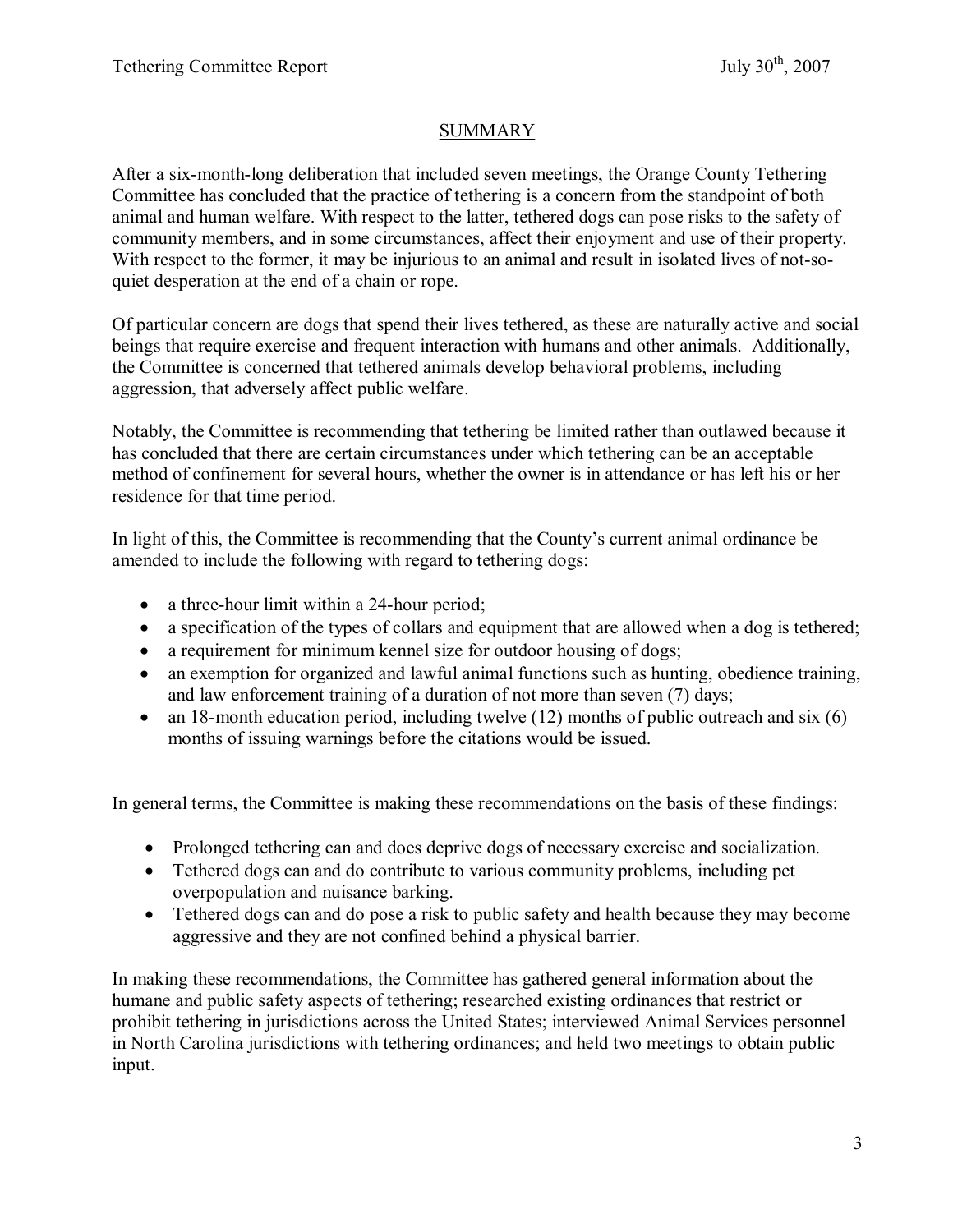In addition, the Committee is making these recommendations recognizing that that the precedent for its proposal to change Orange County's animal ordinances is compelling. More specifically, numerous jurisdictions in North Carolina and around the United States (including four states) have successfully implemented tethering prohibitions or restrictions and have found them to be both enforceable and effective in reducing animal cruelty complaints and dog bite incidents.

Given the charge it received from the Board of County Commissioners, the Tethering Committee is submitting its recommendations to the Animal Services Advisory Board, the appointed citizen body that advises the County regarding animal service matters. In turn, the Animal Services Advisory Board will decide what, if any, ordinance amendments to recommend to the Board of County Commissioners, the County's legislative body.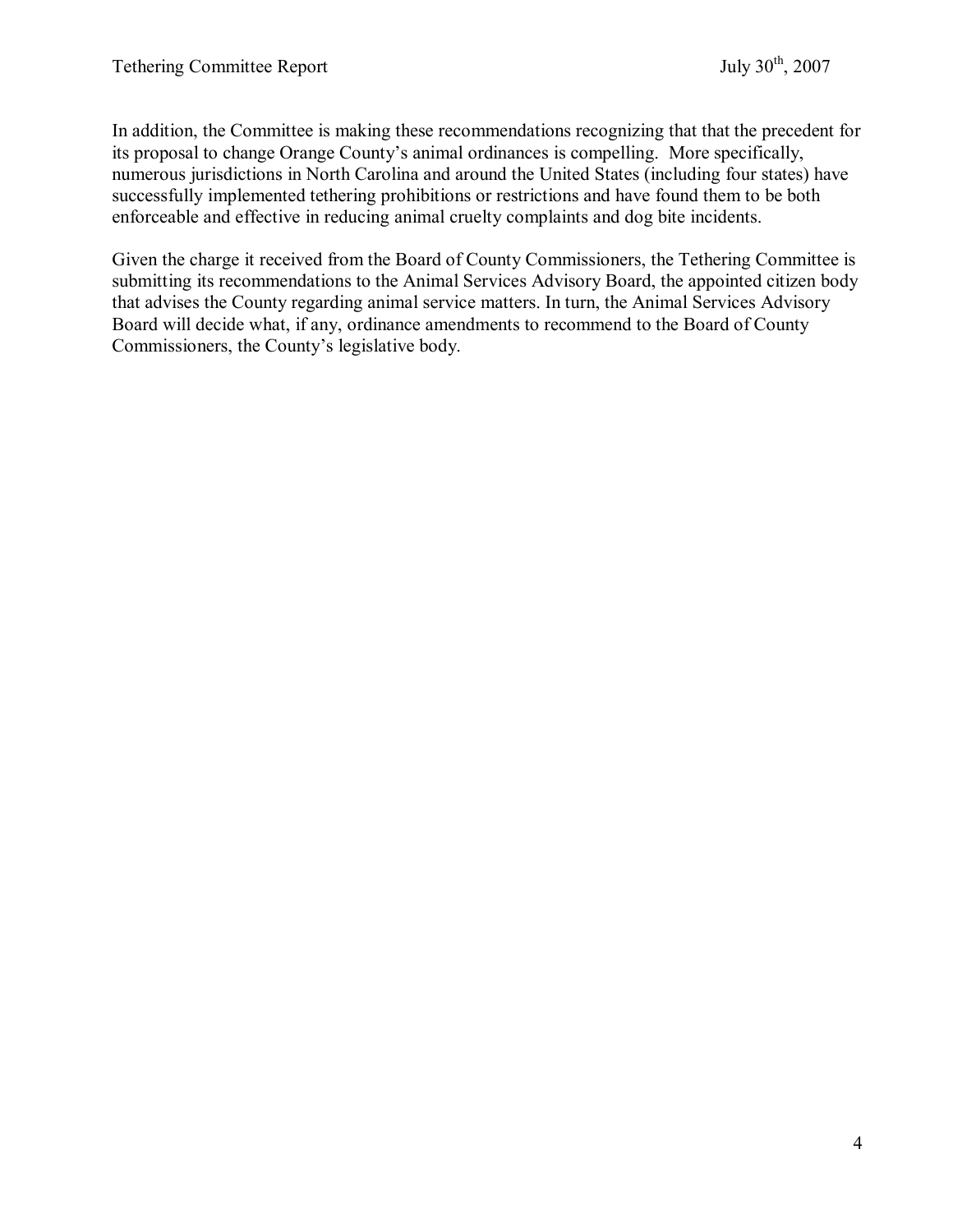#### INTRODUCTION

This is a report of the Orange County Tethering Committee, a committee created by the Board of County Commissioners (BOCC) and charged with considering what changes, if any, should be made in the County's animal ordinances with regard to tethering.<sup>1</sup>

Tethering involves keeping dogs on tie-outs such as chains or ropes versus within a fenced structure or inside the home. It is often defined in reference to a stationary object (for example, a dog chained to a stake near a dog house) but may also be defined to include overhead trolley systems. Tethering does not refer to walking a dog on a leash, but instead refers to dogs that are tied out as a primary, if not exclusive, means of confinement.

Currently, Orange County's animal ordinances, which apply to the unincorporated parts of the County and Hillsborough, allow tethering provided certain conditions are met. The Tethering Committee is proposing that this ordinance be amended, and specifically recommending the changes formulated in this report.

The remainder of this report will outline and explain the changes that the Tethering Committee is recommending for Orange County's animal ordinances. It will also provide information about the work of the Committee, its findings, and the rationale for its specific recommendations.

<sup>&</sup>lt;sup>1</sup> For background on the formation of the Tethering Committee and its charge from the Orange County Board of Commissioners, see Appendix I: Creation of the Orange County Tethering Committee and Board of County Commissioners' Abstract for the Creation of the Tethering Committee.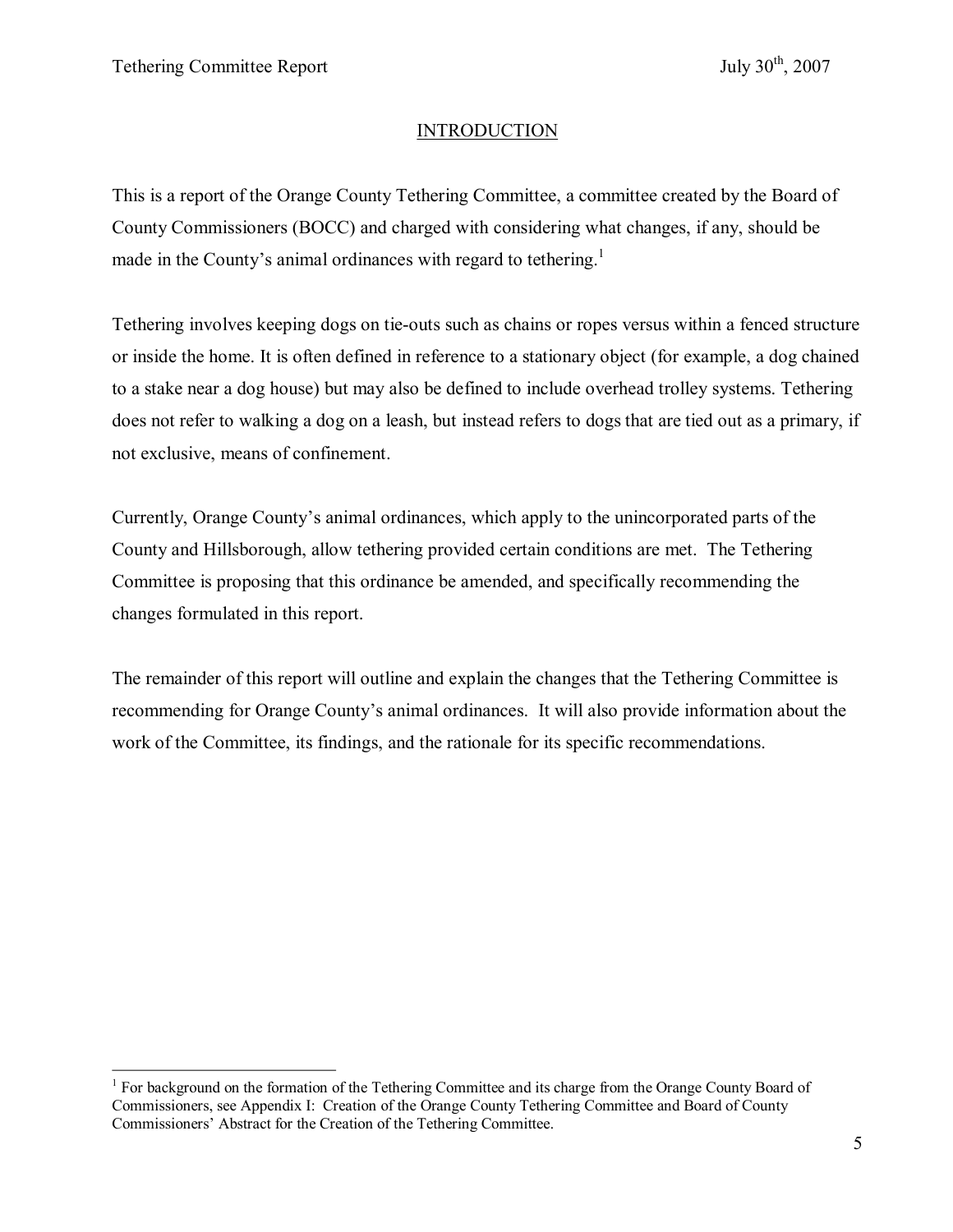#### **FINDINGS**

Over a six-month period, the Tethering Committee met numerous times to organize itself, gather and review information about the practice of tethering, research ordinances to restrict or prohibit tethering in other North Carolina jurisdictions, and collect input from the public. Altogether there was one organizational meeting, two information gathering meetings, and two public input meetings. Two additional meetings were held to formulate recommendations and review and approve the Committee's *Report and Proposal for Ordinance Amendment.*

The Committee came to its general findings on the basis of the weight of available information gathered through its meetings and work. These findings are generally consistent with the concerns that have prompted other jurisdictions to outlaw or otherwise control the practice of tethering. According to one source, there are now more than 50 jurisdictions in the United States with tethering regulations.<sup>2</sup> Most of these are county and local governments, but there are also four states that have prohibited tethering. Some national organizations—including the Humane Society of the United States (HSUS), which has advised the County on animal sheltering issues—advocate for prohibitions on tethering dogs.

Specifically, the Committee's findings include:

### **Humane Concerns**

- Tethered dogs, and certainly those that are isolated and continuously tethered, may be deprived of essential exercise and socialization.
- Tethered dogs are at risk of various tethering-related injuries, such as embedded collars and accidental strangulation or hanging.
- Tethered dogs are also at risk of becoming tangled and prevented from reaching food, water and shelter, and attacks by other animals in which they are usually unable to defend themselves.

<sup>2</sup> **See** http://www.helpinganimals.com/ga\_tetherLegislation.asp.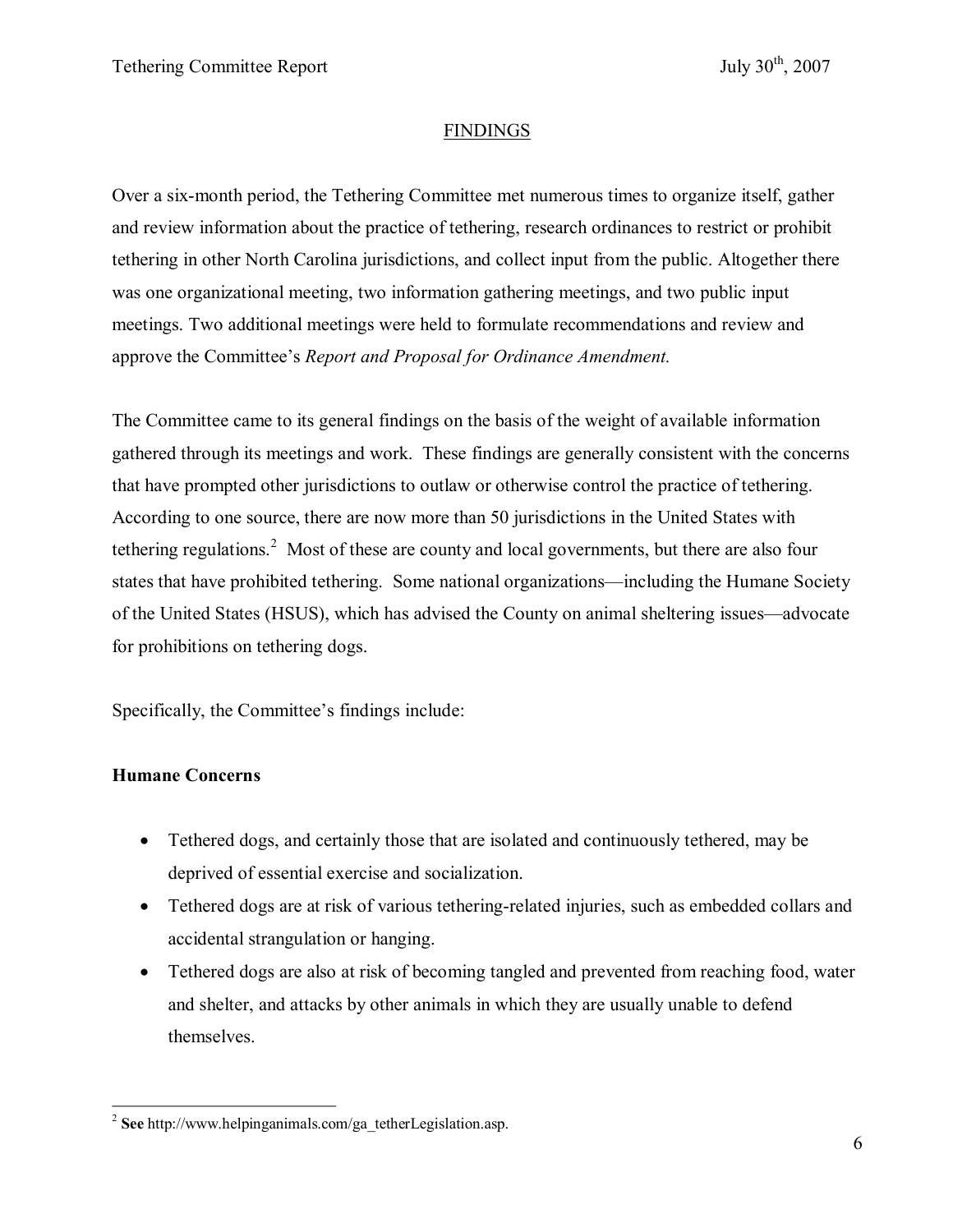### **Public Safety Issues**

- Tethered dogs can and do pose a risk to the community. They can and do become highly territorial and aggressive and present a significant risk of injury to the public through dog bites and attacks.
- Tethered dogs are also a risk with regard to aggressive incidents or actual bites because there is not a physical barrier between a dog and a child or other community member. By contrast, fences and kennels do create such barriers, thereby minimizing the risk a dog can pose to neighbors or passersby (while at the same time protecting that dog from attacks by other animals).

## **Community Concerns**

- Tethered dogs are at risk of unplanned and unwanted breeding, and thus they can contribute to the significant problem of pet overpopulation. They may have litters of unwanted puppies, and also create problems by attracting and exciting other dogs (despite the requirement of County ordinance that an animal that is "in season" be suitably contained and not kept outside).
- Tethered dogs can negatively impact community life through nuisance barking.

## **Precedent**

- There is ample precedent for the enactment of an ordinance to prohibit or restrict tethering; at least 50 U.S. jurisdictions, including cities, counties and several states, have passed such laws.
- Several North Carolina jurisdictions—including Catawba, New Hanover, and Scotland Counties, along with several North Carolina townships—have some level of tethering limitation currently in place. $3$
- Ordinances that restrict or prohibit tethering have proved to be both enforceable and effective in reducing animal cruelty complaints and incidents of dog bites.

<sup>&</sup>lt;sup>3</sup> See Appendix II: North Carolina Counties and Townships with Tethering Ordinances.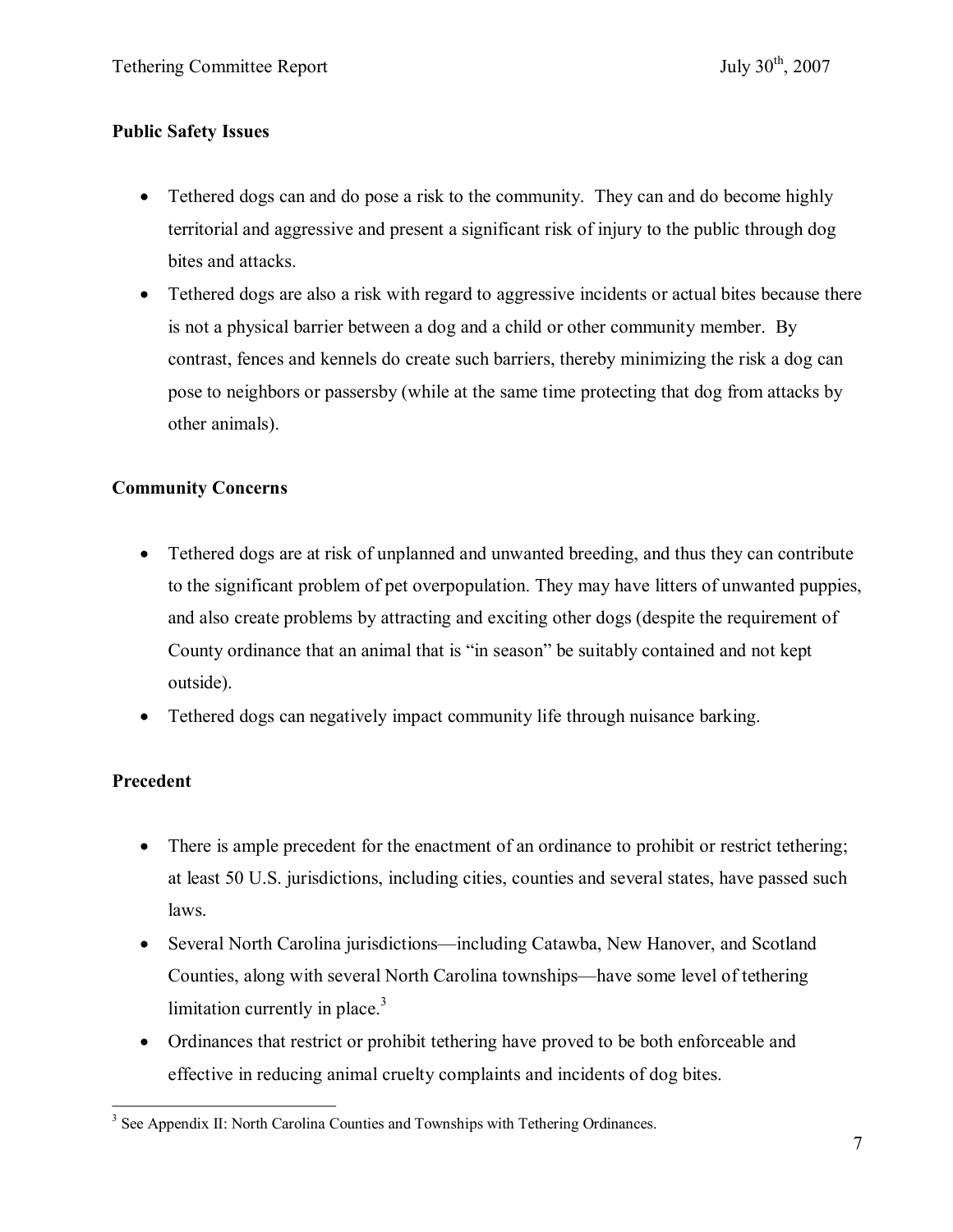### RECOMMENDATIONS

The Orange County Tethering Committee, on the basis of its charge from the BOCC and after extensive research and public input, is proposing that there be an amendment to the County's animal ordinance to restrict but not prohibit the tethering of dogs in Orange County. This and closely related recommendations regarding matters such as the implementation of a new ordinance are presented in this section.

An ordinance amendment is being proposed because there is presently very little regulation of tethering in Orange County's animal ordinances, regulations which apply in the unincorporated parts of the County and Hillsborough. A minimum standard is set out in Section VII in these terms: "If any unattended animal is restrained by a chain, leash or similar restraint, it shall be designed and placed to prevent choking or strangulation. Such chain or restraint shall not be less than ten (10) feet in length and either on a swivel designed to prevent the animal from choking or strangling itself, or on a chain run."<sup>4</sup>

As formulated below, in order to more effectively regulate the practice of tethering in Orange County, the Tethering Committee's specific recommendations fall into four closely related areas:

### **Limitation and Requirements**

• Tethering should be limited to three  $(3)$  hours within a twenty-four-hour period, and a tethered animal shall be kept in accordance with all other laws, including but not limited to requirements for food, water and shelter. By limiting tethering to three (3) hours per day, such an ordinance would reduce the risk of uncontrolled contact between dogs and people, which is sometimes responsible for dog attacks and bites, and it could improve or enhance the overall conditions and care of dogs themselves. It should be noted that the Committee is

<sup>4</sup> North Carolina General Statute (NCGS) (sections 14360 forward) pertaining to cruelty to animals may apply in some circumstances to how an animal is secured. With only one exception, however, it does not make any specific mention of restraint or tethering. The exception is NCGS 14362.3 (Restraining dogs in a cruel manner), which makes it a Class 1 misdemeanor for someone to "maliciously restrain a dog using a chain or wire grossly in excess of the size necessary to restrain the dog safely."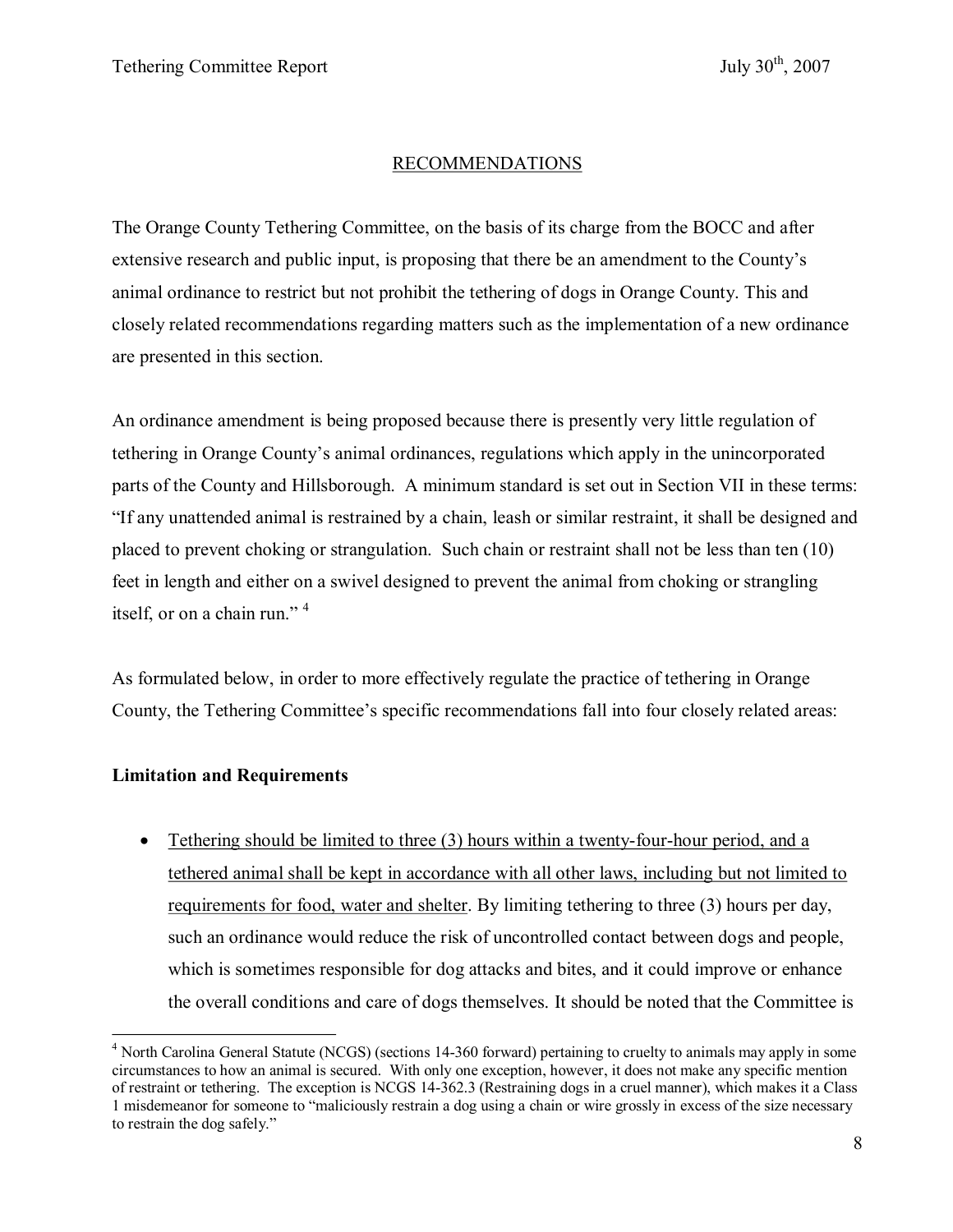recommending that tethering be limited rather than outlawed because it has concluded that there are certain circumstances under which tethering can be an acceptable method of confinement for several hours, whether the owner is in attendance or has left his or her residence for that time period.

- Tethers must meet certain requirements. A tethered dog must have a tether at least ten feet in length that swivels at each end to prevent choking or strangulation and allows access to food, water and shelter. The weight of the tether and collar must not exceed ten percent of the dog's body weight. A tethered dog must be tethered using a buckle collar or harness. Choke chain collars and prong collars are not allowed when tethering a dog. These requirements are designed to avoid strangulation and ensure the welfare of the animal if and when it is tethered in accordance with the proposed ordinance.
- · A minimum pen size for outdoor enclosures for dogs should be established. This is necessary to empower Animal Control to ensure that dogs taken off tethers as a primary means of constraint are not confined to small spaces that compromise their welfare.<sup>5</sup>

### **Exceptions**

• Tethering is allowed at training and performance (or sporting) events for dogs, including but not limited to field trails and obedience trails. In such cases, continuous tethering shall not be allowed for a period longer than seven (7) days.

#### **Implementation**

• An ordinance amendment regarding tethering should become effective 18 months after its adoption. This approach is informed by the successful experience of other communities in which awareness was raised and the public educated before a tethering regulation actually became effective.

<sup>5</sup> An example of such requirement from New Hanover County, North Carolina, is that: "*Outside enclosure* means a pen large enough to provide each dog less than 25 pounds with a kennel of at least 8 feet x 10 feet in size, and each dog 25 pounds or greater with a kennel of 10 feet x 10 feet in size. Animal control services reserves the right to determine if a space is considered suitable for the number and size of dogs housed in an outdoor enclosure." (New Hanover County Code, Section 5-4)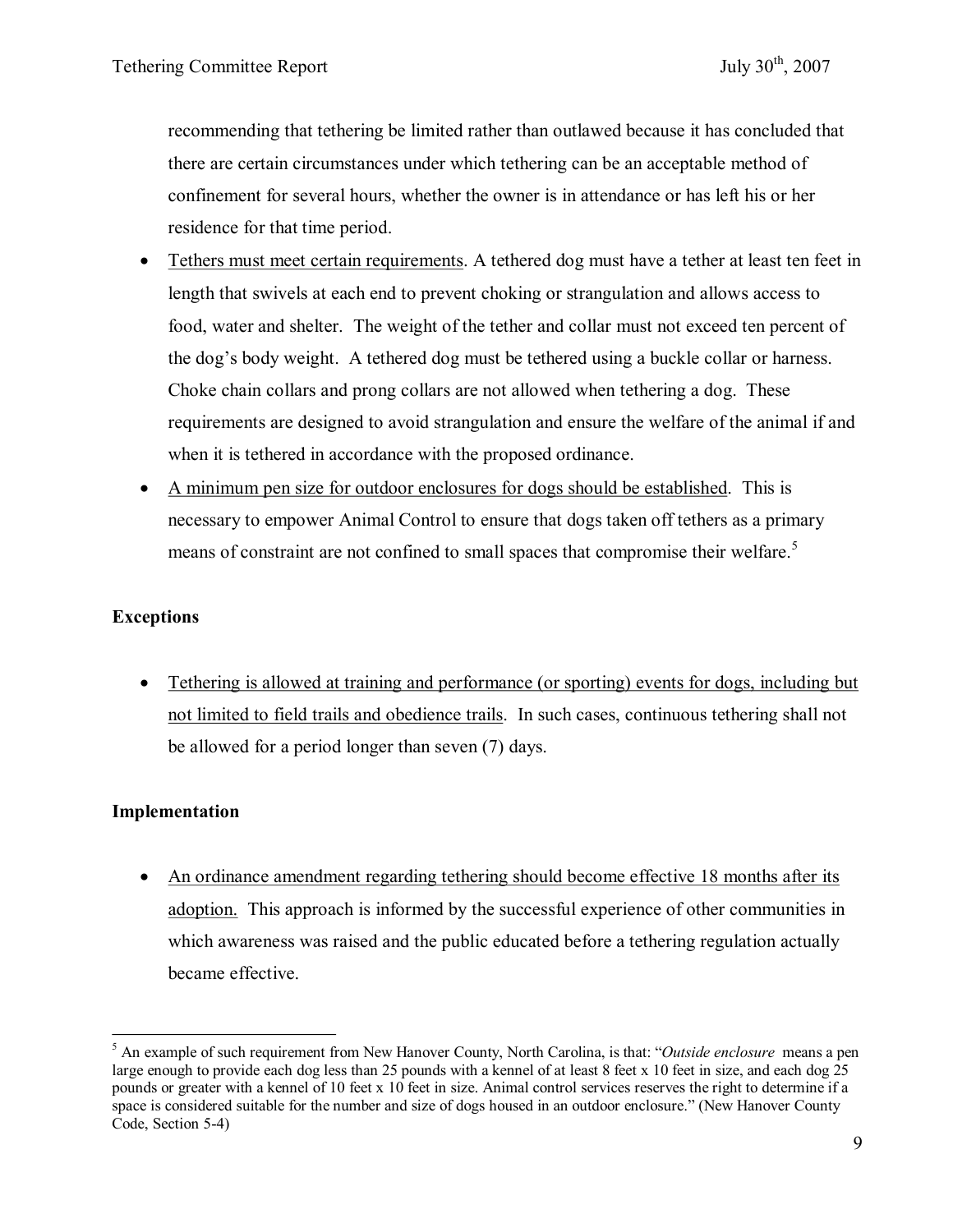- The implementation phase will involve a year-long period of extensive public outreach and education regarding the ordinance amendment and practice of tethering, followed by a six month period in which only warnings are issued. This is to ensure that dog owners have ample notice of the new ordinance and time to transition to other methods of confinement and take advantage of community resources to help with the implementation of alternatives.
- · Public outreach should include resources to help dog owners implement alternatives to the restraint of dogs by tethering, as well as information about the new ordinance. The Committee believes that public outreach and education is pivotal to its recommendations. These pursuits would presumably be led by the Animal Services Department, working in concert with its citizen advisory board and perhaps other stakeholders.

### **Enforcement**

- Upon initial contact for noncompliance with the new ordinance, after the six-month phase-in period, a dog owner will receive a warning that gives him or her thirty (30) days to come into compliance. As with the initial implementation period itself, this initial enforcement approach is designed to ensure that dog owners are aware of and able to comply with the tethering ordinance.
- Civil citations with a monetary penalty on a progressive (or graduated) schedule ordinarily will be issued for noncompliance after issuance of a warning to come into compliance.
- An animal may be impounded after the issuance of a citation for a violation of the tethering ordinance—which itself would occur only after the issuance of a warning—subject to an appropriate process of appeal by the animal owner. Given the right to and requirements of "due process," there would not only be an appeal process but a specific legal mechanism for determining possession and ownership of an animal in the event that an appeal failed.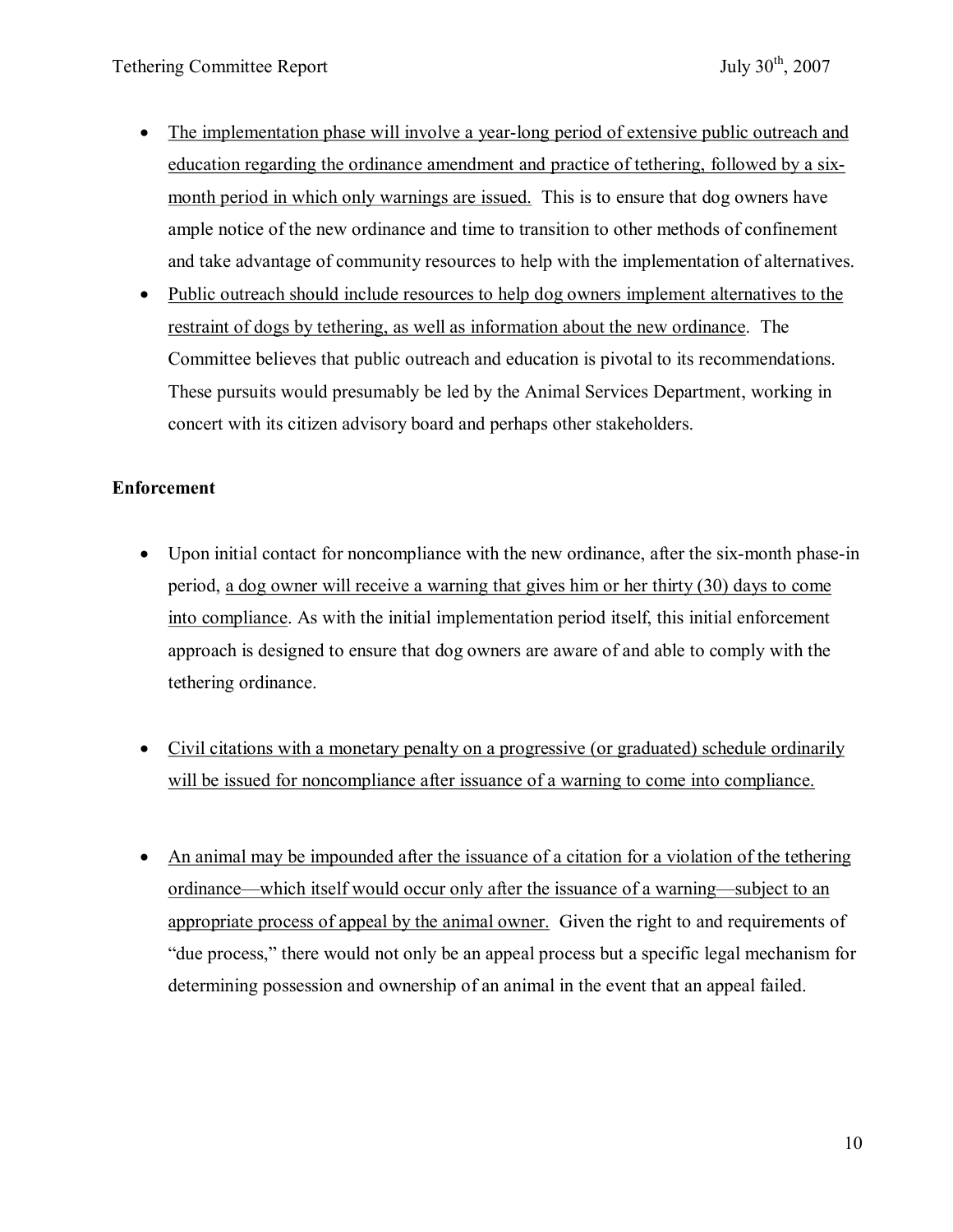#### DISCUSSION

The Tethering Committee is recommending a tethering ordinance because there is good reason to believe limited or controlled tethering can alleviate the harm to animals and hardship to people that can be associated with the practice of tethering. By limiting tethering to a given number of hours within a twenty-four-hour period, such an ordinance would reduce the risk of uncontrolled contact between dogs and people, which is sometimes responsible for dog attacks and bites, and it could improve or enhance the overall conditions and care of dogs themselves.

#### **Experience of Other Jurisdictions**

The Tethering Committee's recommendation to limit tethering is not without precedent and is consistent with the efforts of other jurisdictions in North Carolina and beyond to control or prohibit the practice of tethering. These precedents include state laws as well as local ordinances, and together they provide compelling evidence that tethering can be successfully regulated in a variety of different ways.<sup>6</sup>

As part of its information gathering, the Committee reviewed tethering ordinances in the North Carolina counties of Catawba, New Hanover and Scotland, along with several North Carolina townships, and interviewed officials in three of those jurisdictions.<sup>7</sup> The information gathered in this manner indicates that efforts to restrict or prohibit tethering elsewhere in North Carolina have been quite successful. The ordinances proved to be enforceable, and they appeared to actually reduce rather than increase the time required by humane investigators to attend to animal complaints.

According to interviews with animal services officials from Catawba County, New Hanover County and the Town of Laurinburg in Scotland County, there were few, if any, unintended adverse impacts. Dogs were not surrendered by their owners, euthanized or just set free as a result of the

 $6$  See http://www.helpinganimals.com/ga\_tetherLegislation.asp for complete list of jurisdictions with tethering ordinances.<br><sup>7</sup> See Appendix II: North Carolina Counties and Townships with Tethering Ordinances, and Appendix III: Notes from

Interviews with North Carolina Jurisdictions with Tethering Ordnances: Conducted by the Tethering Committee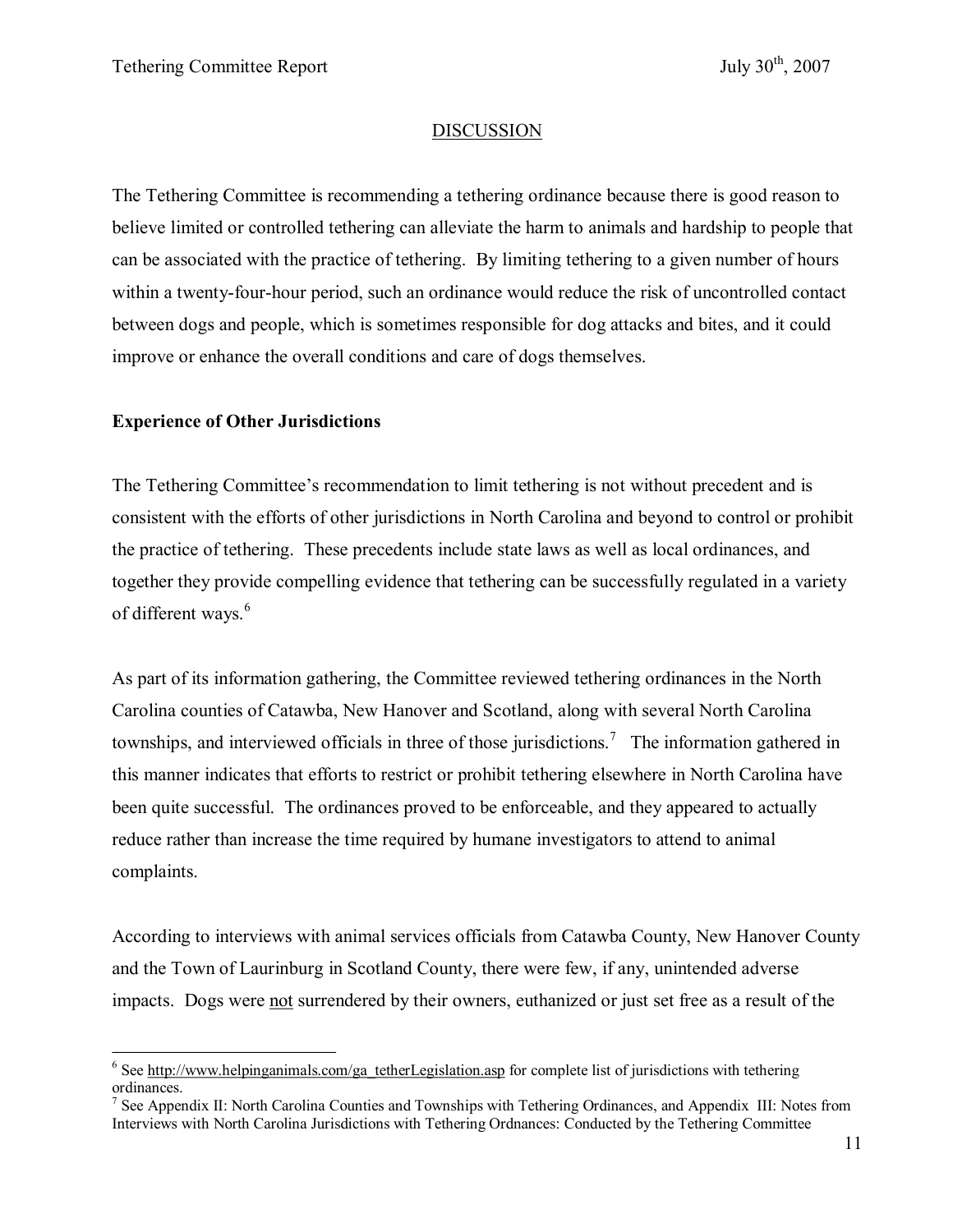adoption of tethering ordinances. In addition, the ordinances had several positive impacts, for instance, reducing the number of animal cruelty complaints and incidents of dog bites.

In terms of enforcement, these North Carolina officials reported that successful implementation required a reasonable phase-in period that allowed for adequate public education and outreach and sufficient time for dog owners to change from a tether to other methods of confinement. It is on the basis of their experience that the Committee is recommending an 18-month phase-in period as both reasonable and adequate for accomplishing these goals.

Also, officials from New Hanover County and the Town of Laurinburg in Scotland County both reported that an outright ban or severe restriction on allowable hours for tethering was most enforceable. In 2000, Laurinburg changed its ordinance to restrict tethering from eight (8) hours to one (1) hour, a change that improved enforcement capability. Laurinberg's Animal Control Officer reported a 90 percent compliance rate with the ordinance at this time, and reports that the ability to impound animals has been essential to the enforcement of this law.

The Committee believes that a three-hour limit on tethering is enforceable by Animal Control Officers in Orange County, given their regular work hours and the operating hours of the Animal Control Division of the Animal Services Department.

#### **Public Testimony**

As previously noted, the Tethering Committee held public input meetings in order to give the citizens of the County an opportunity to express their concerns and ideas. The first public input meeting, on April 23rd, 2007, was widely publicized and had approximately 2530 people in attendance. The following meeting of the Tethering Committee, though not originally designed as such, became a second public input meeting, with approximately 20 citizens attending.

Much was learned from the varied opinions and preferences expressed at these "listening sessions." Some individuals spoke against the practice of tethering on the grounds that it was not humane. Others addressed public safety and community welfare concerns. Yet others noted their belief that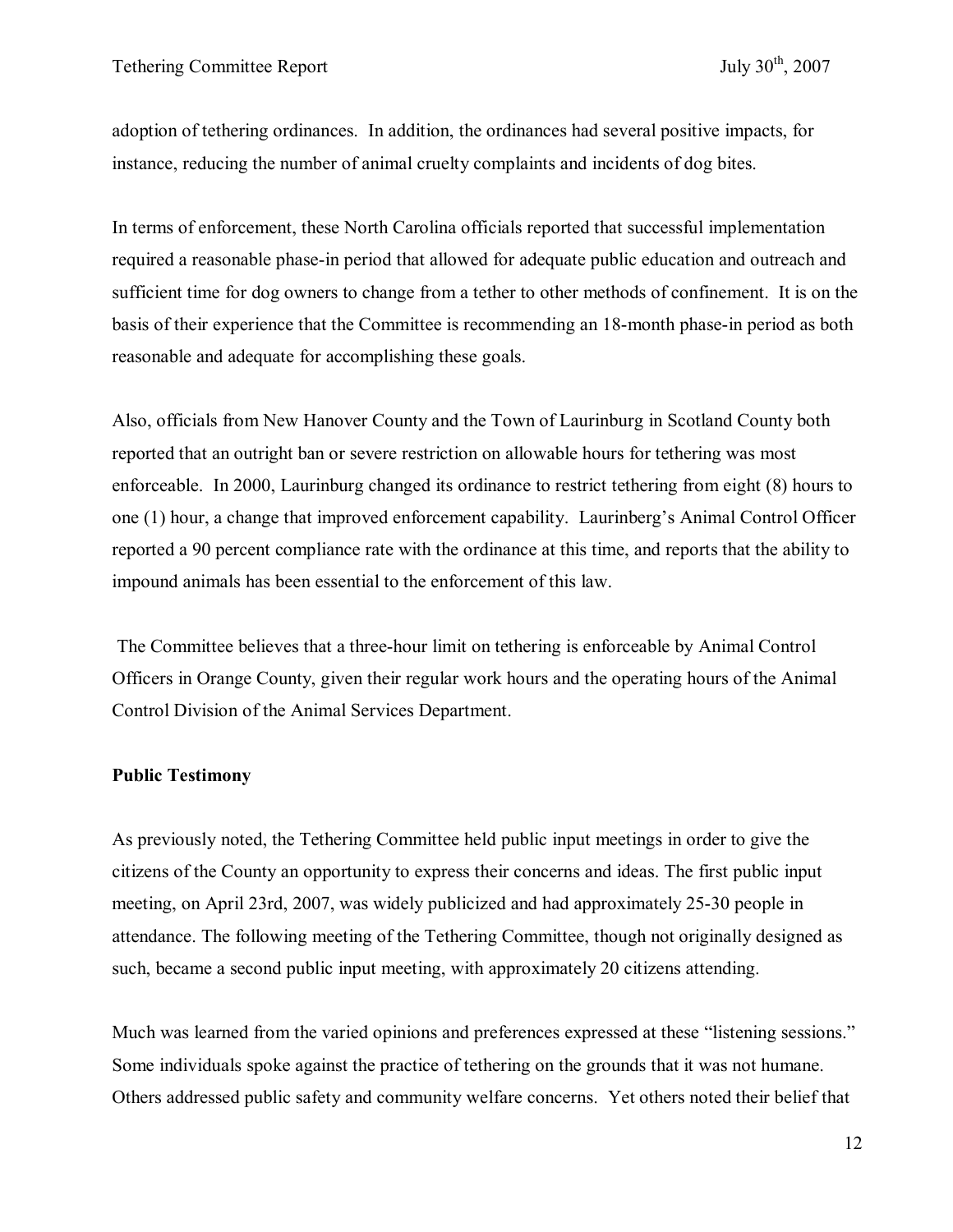tethering was not necessarily inhumane, and that for some individuals and animals, it could be the only possible or effective means of restraint.

Also at these sessions were representatives of an area hunting association, the Eno River Coon Hunters Association, and other interested parties who expressed two main concerns about the restriction of tethering. One was that they would not be able to hold their very successful annual field trial if tethering was prohibited. In this regard, they stressed that this event draws people from around the country and generates considerable income for the County.

Their other concern was the keeping of hunting dogs themselves. They emphasized that these dogs were often, if not always, kept on tethers and that, in their opinion, it was sometimes the best way to keep such dogs. Advantages included the easy separation of incompatible dogs, and the allowance of greater space on a daily basis. Finally, they stated that dogs can be neglected in a variety of situations that do not involve tethering, for instance, the inappropriate confinement of dogs in small kennels and crates.

#### **Committee Deliberations**

The Committee weighed testimony from the public and came to a series of recommendations that are intended to address some, if not all, of the concerns raised in the public testimony. The Committee believes that tethering raises significant humane, public safety and community welfare concerns, and that the continuous tethering of dogs is inhumane. The Committee concurs that dogs can be neglected in other circumstances not involving tethering, but believes that there are significant public safety and humane issues unique to tethering that merit action by the BOCC.

Because it believes that tethering can be humane for limited time periods under certain circumstances, the Committee is proposing a three-hour limit per 24 hours with specifications for appropriate tethers and equipment. The Committee believes that this should reduce any hardship imposed by this restriction, and accommodate the needs of those members of the public who wish to tie their dogs outside for limited periods of time. More generally, the Committee has attempted to limit the hardship imposed by this restriction by recommending a phase-in period for the law that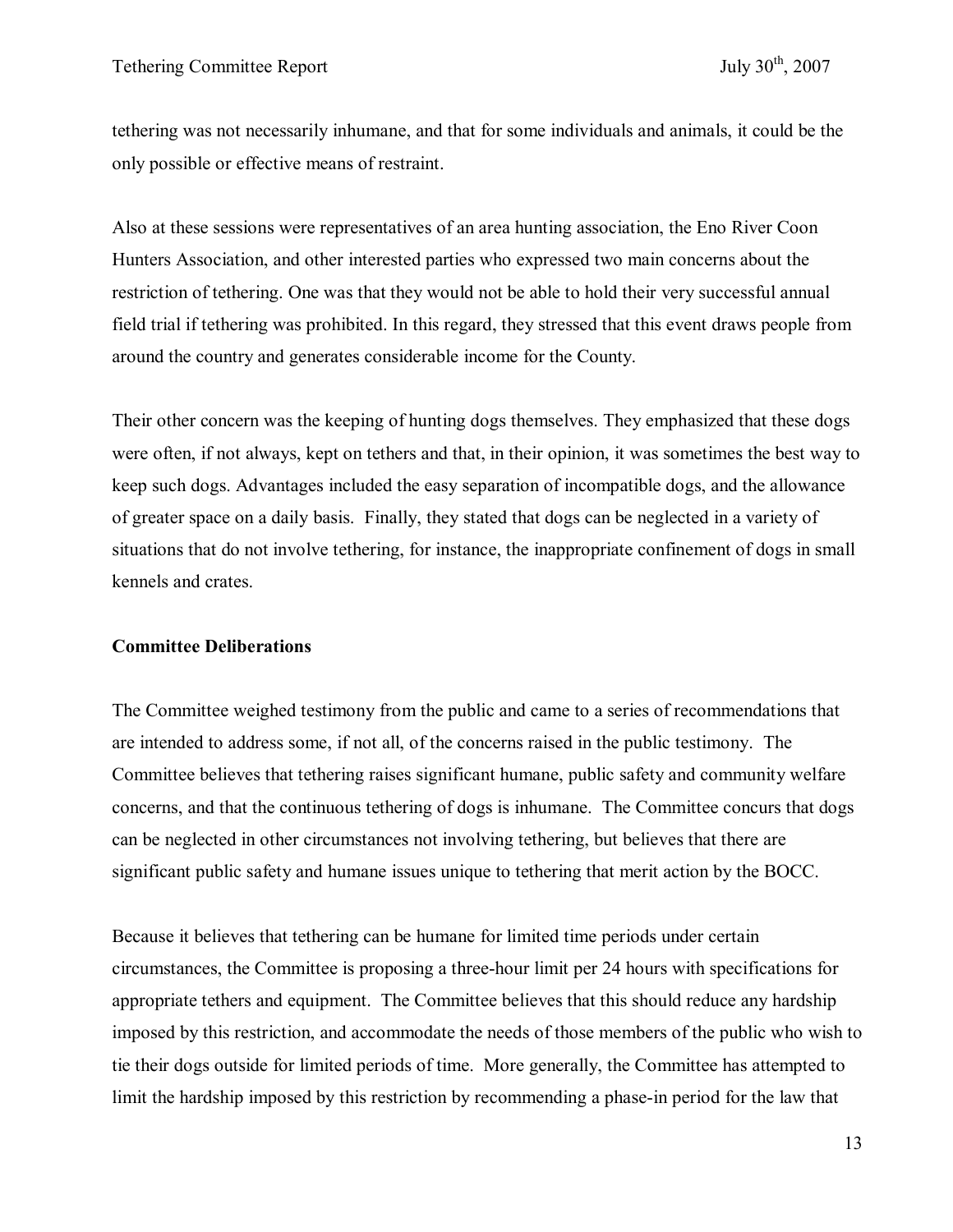would include education about the various alternatives and community resources available to help owners transition from tethers to other means of restraining their dogs.

As the Committee does not want a much needed tethering ordinance to interfere with the conduct of legal sporting events, it is proposing an exemption for such events, provided the tethering is temporary, not lasting for more than seven (7) days in duration while such events are conducted.

The Committee considered the possibility of an exception for hunting dogs given the concerns raised by hunters in its "listening sessions," but ultimately decided against recommending such an exception for several reasons. One is that belief that hunting dogs have the same social and physical needs as other types of dogs. Another is that such an exception would pose difficulties in the process of enforcement insofar as anyone with a dog from a hunting breed could contend that his or her dog should be exempted.

It was also believed that the creation of an exception or exceptions would not be fair to dog owners who were not allowed to tether their dogs for a period longer than three hours under the proposed ordinance amendment. It was because of this concern that the Committee ultimately decided against recommending some kind of an exception for dogs that were known to be "escape artists," as well as an exception for hunting dogs.

Deliberations regarding these and other concerns raised in public testimony occurred in the final two meetings held by the Tethering Committee. And it is on the basis of those deliberations, as well as the information it gathered from other sources, that the Committee is proposing that there be an ordinance amendment that limits the practice of tethering in Orange County.

#### NEXT STEPS

The recommendations made in this report will be submitted to the ASAB for timely review and deliberation of whether a proposed ordinance amendment should ultimately be adopted by the BOCC itself. The ASAB is made up of twelve County-appointed members and charged with providing input and advice to the Animal Services Department on various matters, including policy.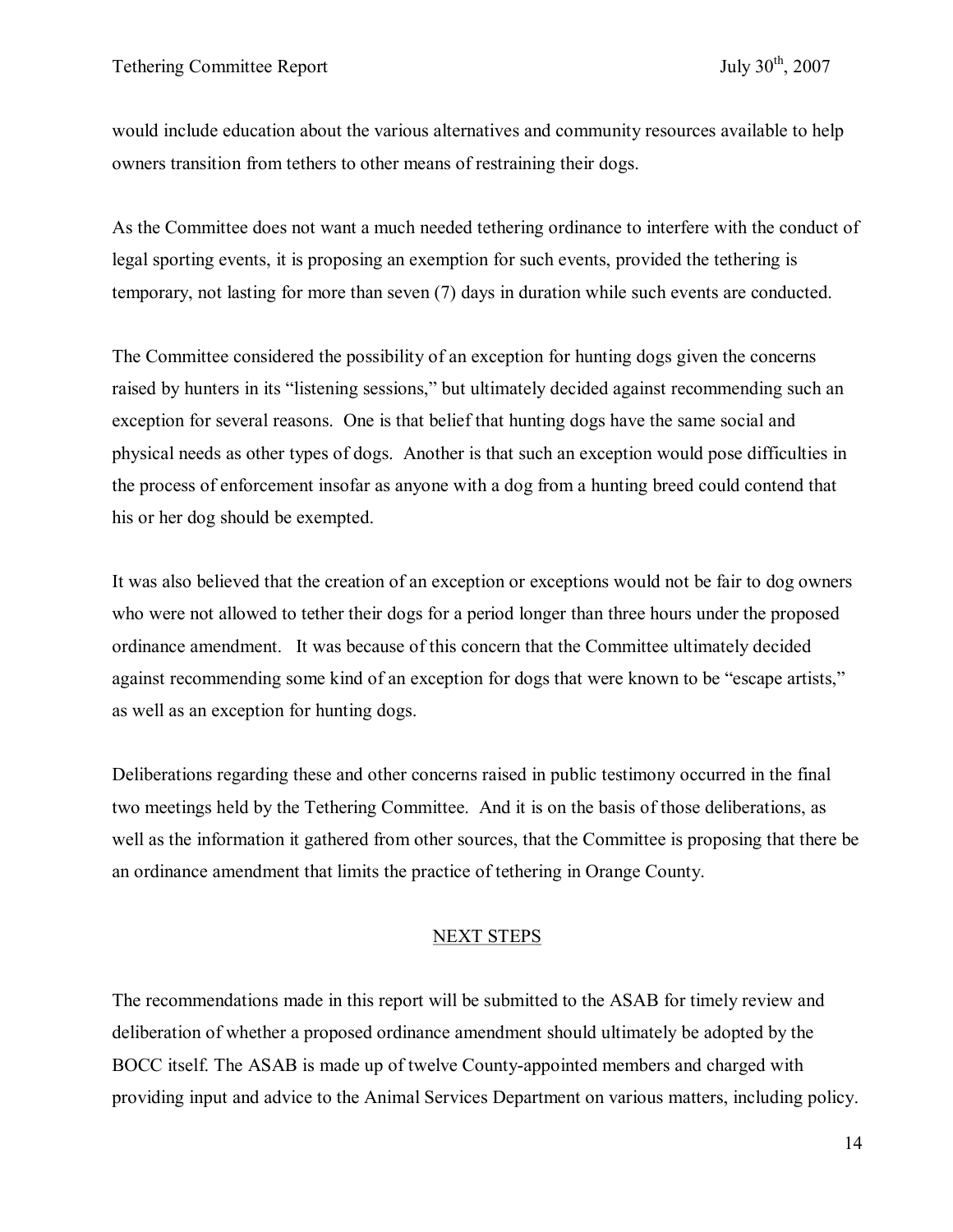On the basis of its consideration of the Tethering Committee's recommendations, the ASAB is expected to decide whether to recommend any ordinance amendments to the BOCC. As the County's sole legislative body, the BOCC would decide whether to enact any recommended amendments, and its own deliberations would be based upon a public hearing about any proposed amendment, as well as the materials and recommendations received from the ASAB and Tethering Committee.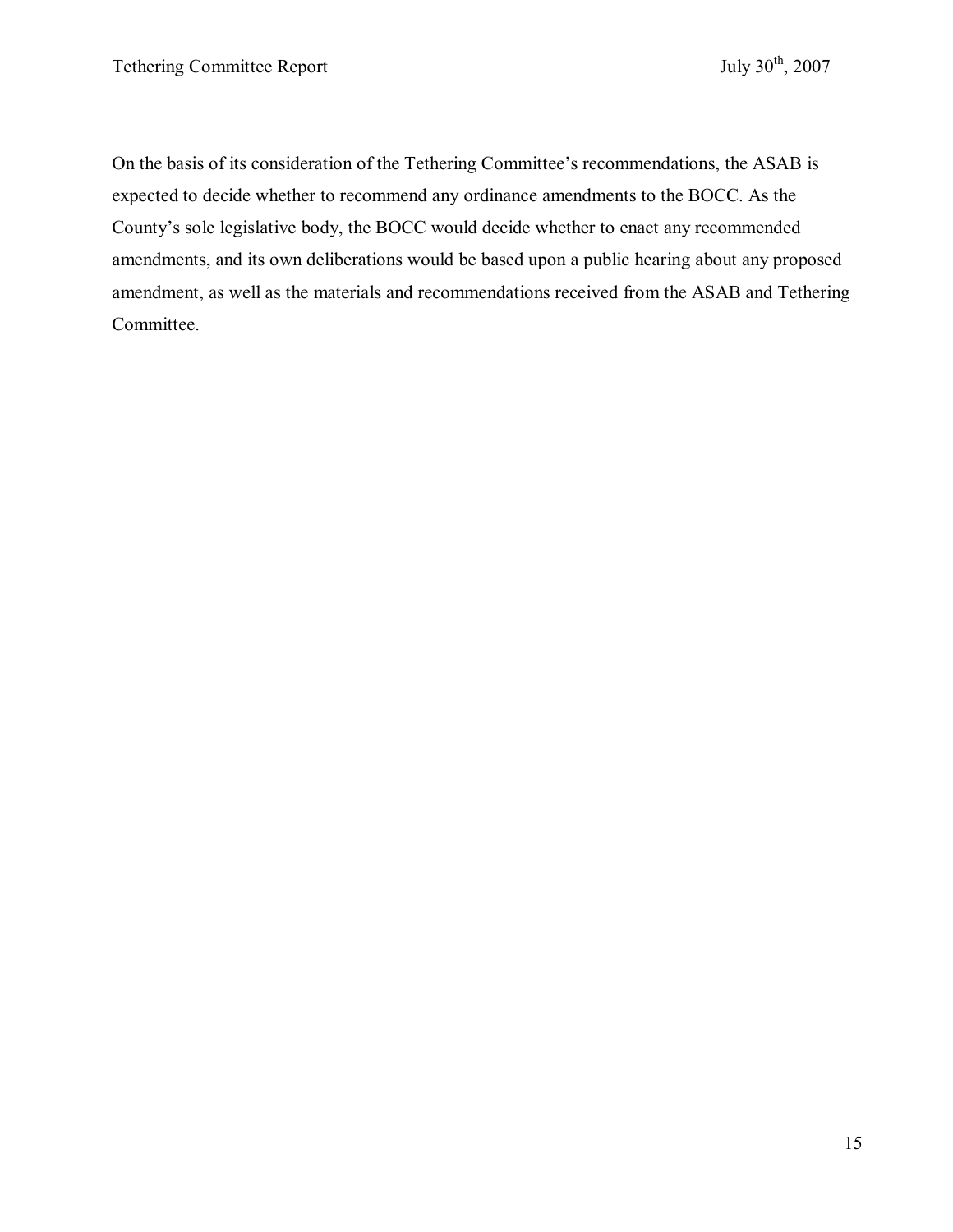## *APPENDIX I:*

## *Creation of the Orange County Tethering Committee and Board of County Commissioners' Abstract for Creation of the Tethering Committee*

### **Committee Creation**

The concerns surrounding tethering vary greatly and include issues of both animal and public welfare. Because of these concerns, the practice of tethering has become a policy issue, not only in our own community, but in communities throughout North Carolina and around the country.

Of particular concern are dogs that spend their lives tethered, as they are naturally social beings and thrive on frequent interaction with humans and other animals. Additionally, there is concern that tethered animals, deprived of socialization and exercise, develop behavioral problems or aggression, and as a result, pose a risk to the community through dog bites and attacks. Other concerns involve the role of tethered dogs in contributing to community problems such as pet overpopulation and nuisance barking.

The issue of tethering in Orange County initially surfaced from the efforts of some local animal advocates, who created an area "Coalition to Unchain Dogs," and began to advocate against the practice of tethering. Their efforts mirrored initiatives elsewhere to limit, restrict or outlaw tethering. All of these efforts are concerned with both public safety and animal welfare.

The Orange County Tethering Committee was formed by the BOCC in October 2006 in response to local concerns about the issue. An abstract for the creation of the Tethering Committee appears at the end of this Appendix. $8\text{ The BOCC charged the committee with:}$ 

· Reviewing tethering as a policy issue and reporting on it as a means of confinement, including the activities and efforts of other communities;

<sup>&</sup>lt;sup>8</sup> The issue of tethering was originally considered by the ASAB, which created a subcommittee to address the matter. The subcommittee met and decided that it would need to bring in outside members of the community, a function reserved for the BOCC. It was at that time that the BOCC created the Tethering Committee to work in conjunction with the ASAB in deciding in what ways, if any, the ordinance that governs tethering should be changed.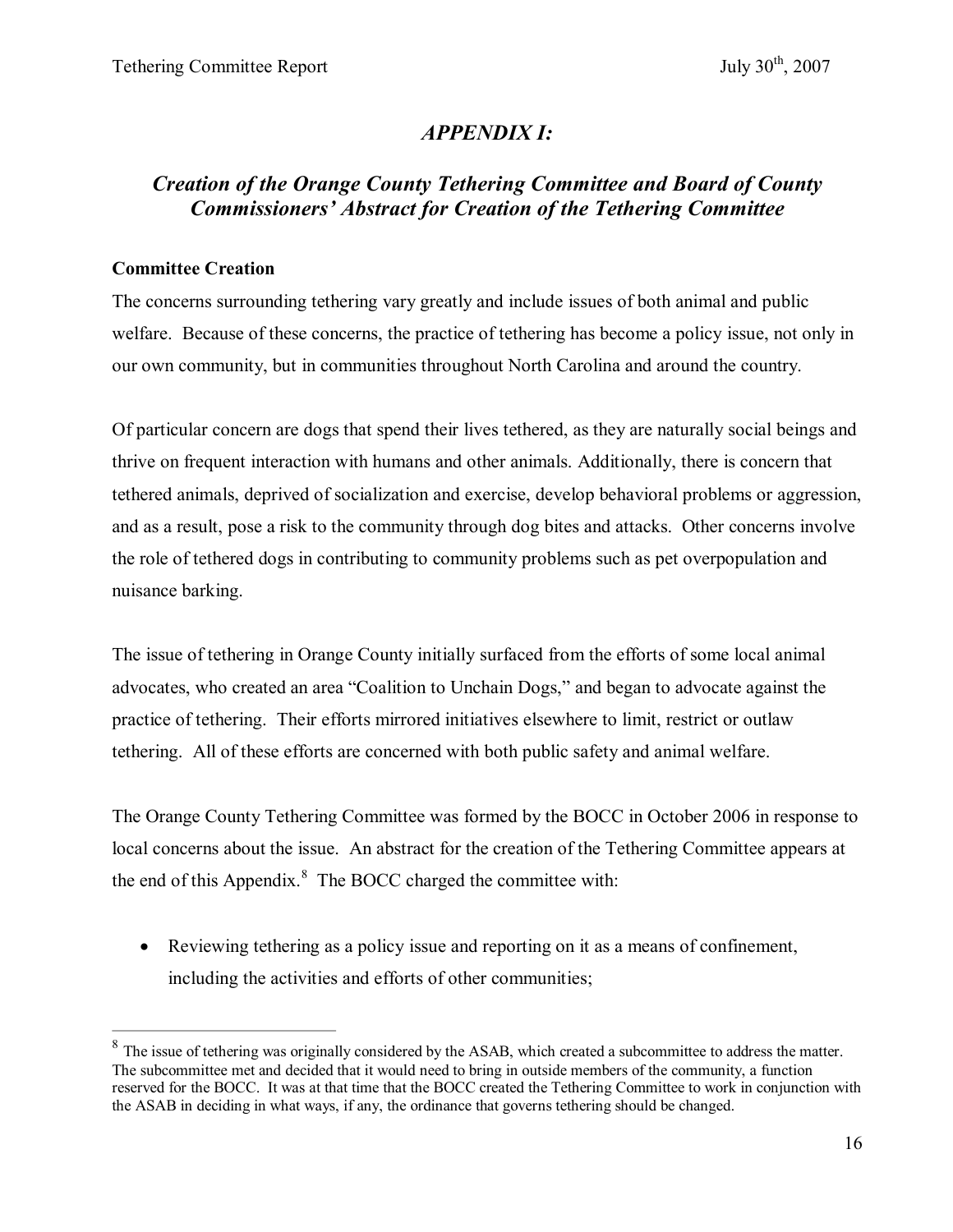- Obtaining general public comment or input about tethering from a cross-section of the community; and
- Recommending to the ASAB any appropriate or desirable changes with the understanding that the ASAB would itself make any final recommendations to the BOCC.

The BOCC also specified the makeup of the Committee. Specifically, it would include two ASAB members, one law enforcement representative, one animal behaviorist, one animal health and wellness expert, one advocate for the restriction of tethering, one advocate for tethering, and three at-large representatives.

### **BOCC Abstract and Committee Charge**

## ORANGE COUNTY

## **BOARD OF COMMISSIONERS**

## **ACTION AGENDA ITEM ABSTRACT** Meeting Date: October 3rd, 2006

**Action Agenda Item No.**

| <b>SUBJECT:</b> Creation of a Tethering Committee                                                                                                 |                                                                |
|---------------------------------------------------------------------------------------------------------------------------------------------------|----------------------------------------------------------------|
| <b>DEPARTMENT:</b> Animal Services                                                                                                                | <b>PUBLIC HEARING: (Y/N)</b><br><b>No</b>                      |
| <b>ATTACHMENT(S):</b><br>Draft Charge To and Composition of<br><b>Orange County Tethering Committee</b><br><b>Tethering Meeting Summary Notes</b> | <b>INFORMATION CONTACT:</b><br>Bob Marotto, Director, 968-2287 |
|                                                                                                                                                   | <b>Gwen Harvey, Assistant County</b>                           |

# **Manager, 245-2307**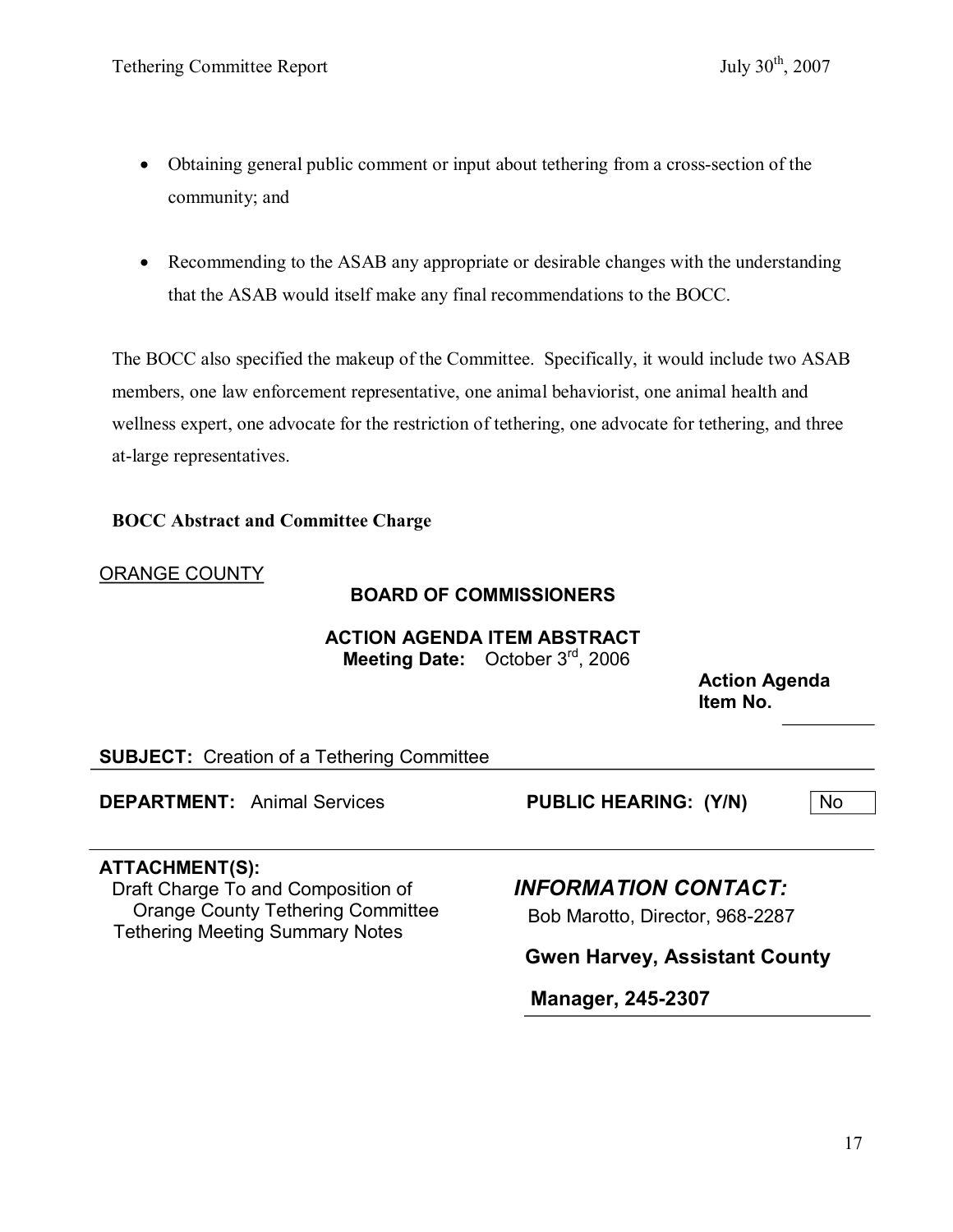**PURPOSE:** To request that the BOCC create a Tethering Committee for the purpose of assessing whether and if so how the County's animal ordinances should be amended in regard to the tethering of dogs.

**BACKGROUND:** The issue of whether or not there should be more restrictive tethering requirements in Orange County's animal ordinances has come before the Animal Services Advisory Board. The same issue has been raised elsewhere in North Carolina and around the United States, and in some places, there have been ordinance or statutory changes that restrict or prohibit the use of tethers and chains to confine dogs.

The issue of tethering was the subject of discussion at the August meeting of the Animal Services Advisory Board. Proponents of more restrictive tethering requirements addressed concerns with public safety and community livability as well as concerns with the humane care of animals. Another member of the community favorably compared tethering with other forms of confinement.

On the basis of public comments on tethering, and discussion among its members regarding ordinances of this kind in the context of Orange County, the ASAB decided that a Tethering Committee ought to be created. Toward that end, the ASAB selected two representatives to meet and develop an approach in response to a three-pronged charge from the ASAB. First, they were to create a larger committee with a cross-section of community views; second, to compile pertinent information; and finally, to determine how general public comment ought to be gathered about any possible ordinance amendments regarding tethering.

In early September, there was a meeting of the two ASAB representatives to the Tethering Committee. A primary outcome of that meeting was to identify positions for five additional members of that Committee defined as follows: (1) law enforcement; (2) expertise in the area of animal behavior; (3) expertise in the area of animal health and wellness; (4) an advocate of more limited tethering; and (5) an advocate for tethering as a means of confinement.

Subsequent to the meeting, staff discovered that only the BOCC could create or authorize the creation of such a committee. Thus the creation of the Committee was referred back to the ASAB at its September meeting and, at that meeting, a motion was unanimously adopted asking the BOCC to either create a Tethering Committee, or to authorize the ASAB to itself create such a committee as described herein. Accordingly, the BOCC will also need to decide whether the additional five pre-defined positions on the Tethering Committee would be filled the ASAB itself or by the BOCC through its usual application process for volunteers.

The Animal Services Department, under the direction of Bob Marotto, will serve as Secretary to the Tethering Committee under either scenario and the recommendations from the Tethering Committee will be reviewed and commented on by the ASAB as a whole before being presented to the BOCC for any possible action.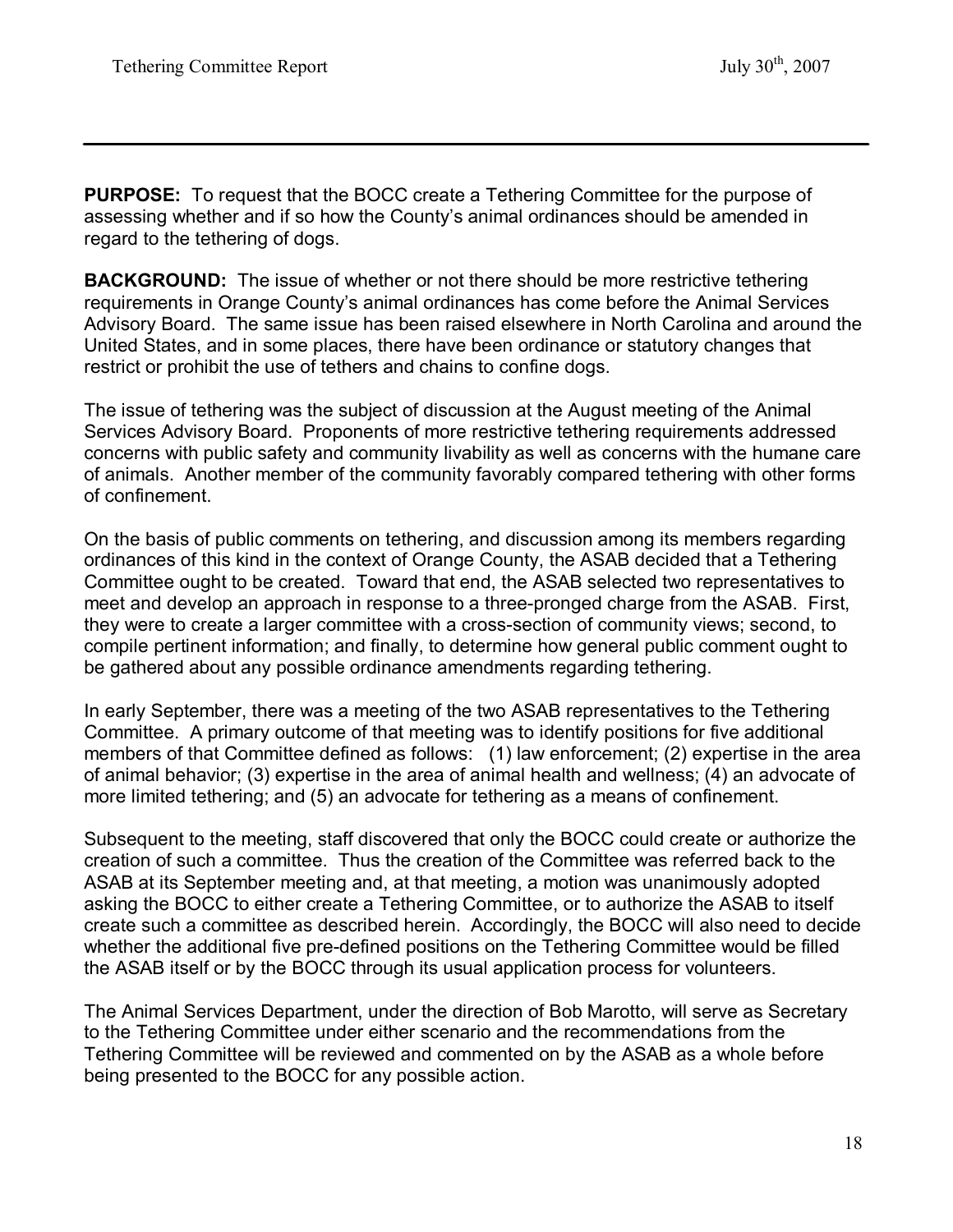**It was discussed during Chair/Vice Chair agenda review that the BOCC might wish to create the Tethering Committee itself, and with the inclusion of the two ASAB**  representatives, appoint the five pre-defined positions as proposed along with three additional at-large representatives from the community.

**FINANCIAL IMPACT:** No financial impact accompanies the creation of a Tethering Committee.

**RECOMMENDATION(S):** The Manager recommends that the Board discuss options presented relative to the creation of a Tethering Committee and the appointment of its members, and provide direction to staff.

## **CHARGE TO AND COMPOSITION OF ORANGE COUNTY TETHERING COMMITTEE**

At the request of the Animal Services Advisory Board, and upon recommendation of the County Manager, the Commissioners are creating a committee to aid in the determination of whether there should be change in the County's animal ordinances as these apply to the tethering or chaining of animals such as dogs.

The composition of the committee is as follows:

- · Two representatives of the Animal Services Advisory Board chosen by that Board.
- · A law enforcement representative.
- An expert in the area of animal behavior.
- An expert in the area of animal health and wellness.
- An advocate for the restriction of tethering.
- An advocate for tethering.
- Three at-large representatives (for BOCC consideration).

The charge for the committee follows:

· To compile in a presentable form pertinent information on tethering and/or chaining as a means of confinement for animals such as dogs, including activities and efforts pursued by other communities.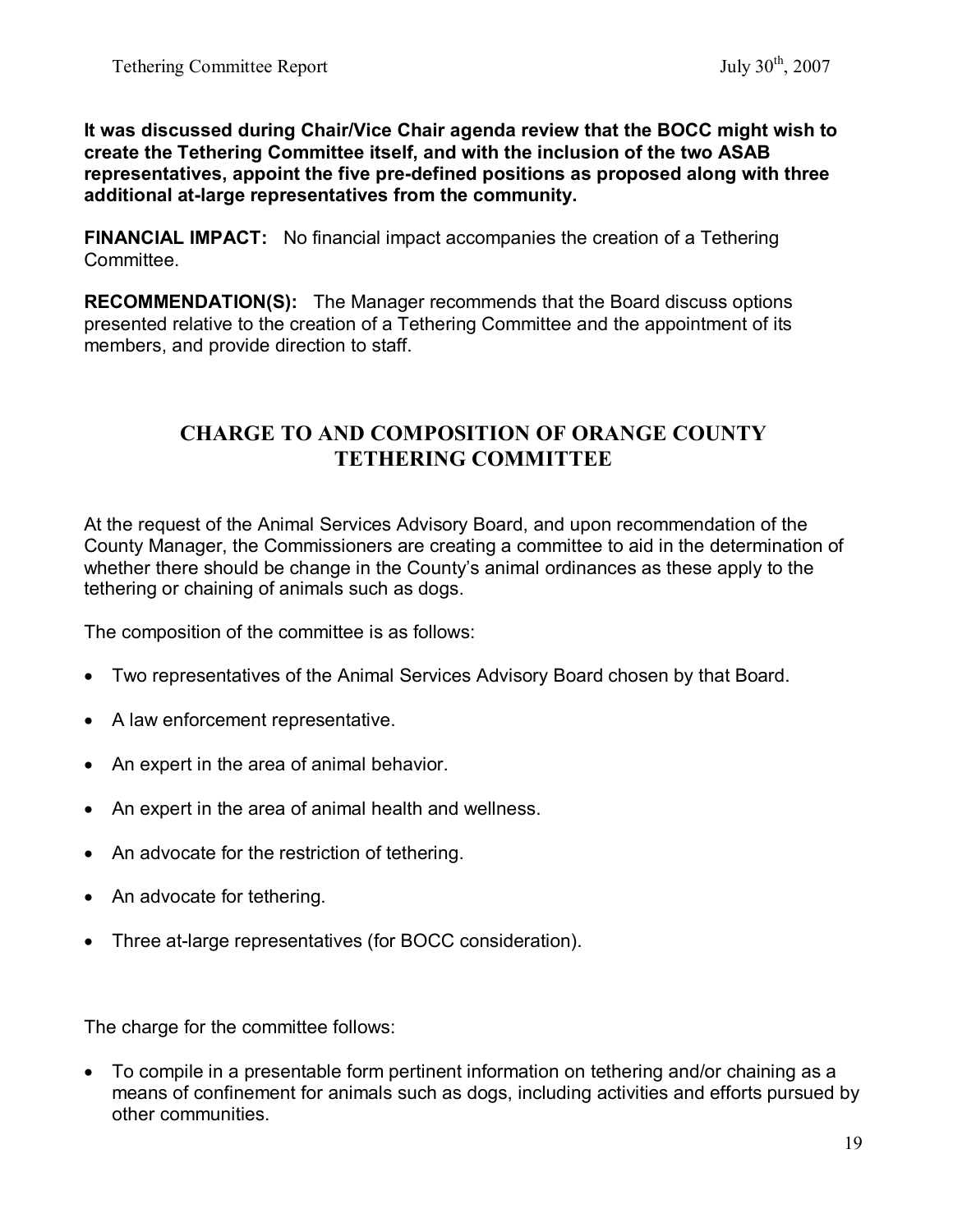- · To obtain general public comment on any possible ordinance amendments from a crosssection of the community through suitable mechanisms such as community hearings or facilitated focus groups.
- · To recommend to the Animal Services Advisory Board any appropriate or desirable ordinance changes with the understanding that the ASAB will itself make any final recommendations to the Board of County Commissioners.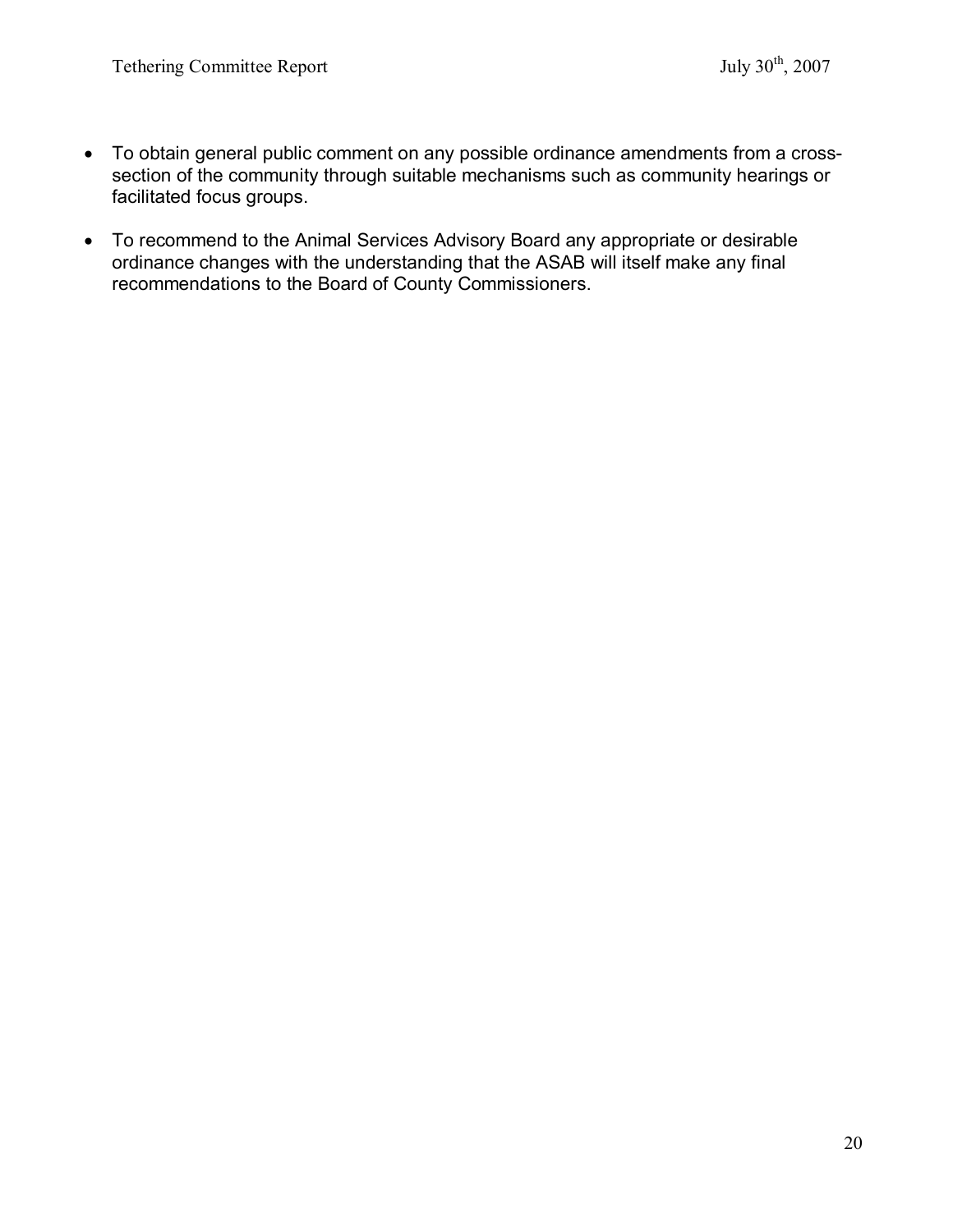# *APPENDIX II:*

# *Committee Members, BOCC Liaison, and Staff*

## Committee Members

| Position 1:           | Kristine Bergstrand<br>Animal Services Advisory Board Member                                                                           |
|-----------------------|----------------------------------------------------------------------------------------------------------------------------------------|
| Position 2:           | Jean H. Connerat-Levine<br>Animal Services Advisory Board Member                                                                       |
| Position 3:           | Mary Dow<br>Animal Behaviorist                                                                                                         |
| Position 4:           | <b>VACANT</b><br>Animal Wellness/Health Expert<br>(In April, 2007, the person appointed to this position resigned from the Committee.) |
| Position 5:           | Suzanne Roy<br>Advocate against tethering                                                                                              |
| Position 6:           | <b>VACANT</b><br>Advocate for tethering<br>(The BOCC did not make an appointment to this position.)                                    |
| Position 7:           | Rachel Beckham<br>At-Large Member                                                                                                      |
| Position 8:           | Margie Huggins<br>At-Large                                                                                                             |
| Position 9:           | Kelly Strowd<br>Law Enforcement                                                                                                        |
|                       | Board of County Commissioners Liaison                                                                                                  |
|                       | Commissioner Michael R. Nelson                                                                                                         |
| Animal Services Staff |                                                                                                                                        |
|                       | <b>Bob Marotto</b><br><b>Animal Services Director</b>                                                                                  |
|                       | Irene Paul                                                                                                                             |

Manager, Animal Control Division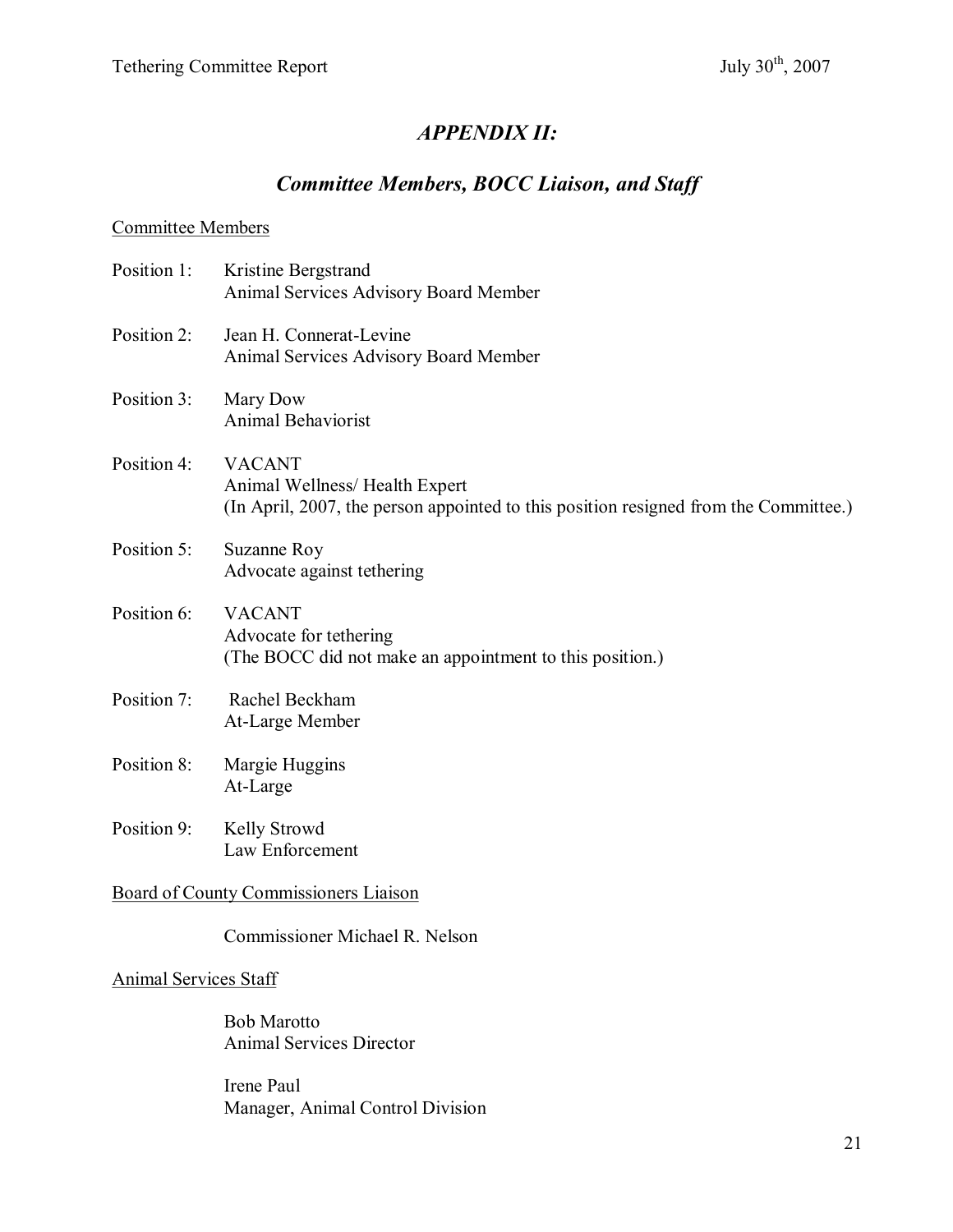Lisa Smith Office Assistant, Animal Control Division

Andi Morgan Administrative Assistant, Administration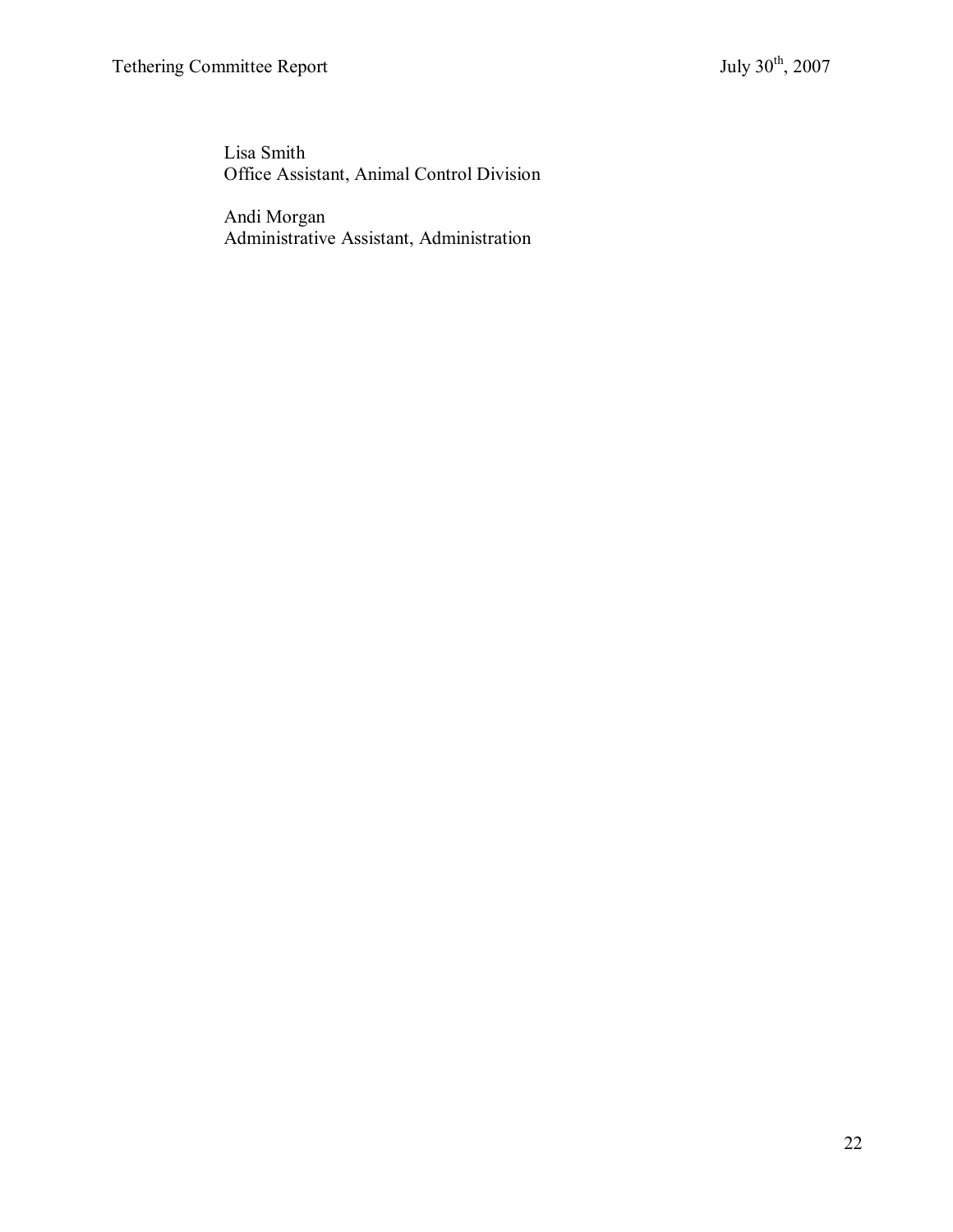## *APPENDIX III:*

## *North Carolina Counties and Townships with Tethering Ordinances*

*The following North Carolina jurisdictions have some sort of tethering regulation. For more information see http://www.helpinganimals.com/ga\_tetherLegislation.asp.*

## *New Hanover County, North Carolina*

Chaining or tethering dogs is prohibited. A chain or rope is not to be used in place of a leash when walking dogs.

Sec. 3.4 (d) Restraint: An animal is under restraint within the meaning of this chapter if it is controlled by means of a leash, or is sufficiently near the owner or handler to be under his direct control and is obedient to that person's command; or is on or within a vehicle being driven or parked; or is within a secure enclosure. Exceptions to restraint are as follows: Organized and lawful animal functions e.g. hunting, obedience training, field and water training, law enforcement training and/or in the pursuit of working or competing in those legal endeavors. When a dog is on the property of its owner of guardian it shall be secured when not supervised by a competent person. Ropes, chains, and the like shall not constitute adequate security under this ordinance.

## *Roanoke Rapids, North Carolina*

June 13, 2006 This ordinance prohibits the tethering of dogs.

Section 91.22. Prohibition Against Tethering of Dogs. A. It shall be unlawful to tether an unattended dog outside of the house.

## *Laurinburg, North Carolina*

June 20, 2000 Dogs may not be chained for a period longer than one hour in a 24-hour period.

Sec. 4-21. Restraint of dogs.

When a dog is on the property of its owner or keeper and is not within a secure enclosure, it shall be under the direct control of and obedient to the owner or keeper. At all other times when a dog is on the property of its owner or keeper, it shall be kept within a secure enclosure, including a fenced in area or electronic fence, house or other building, of sufficient strength and height to prevent the dog from escaping there from; provided, the owner or keeper may, for a period not to exceed one (1)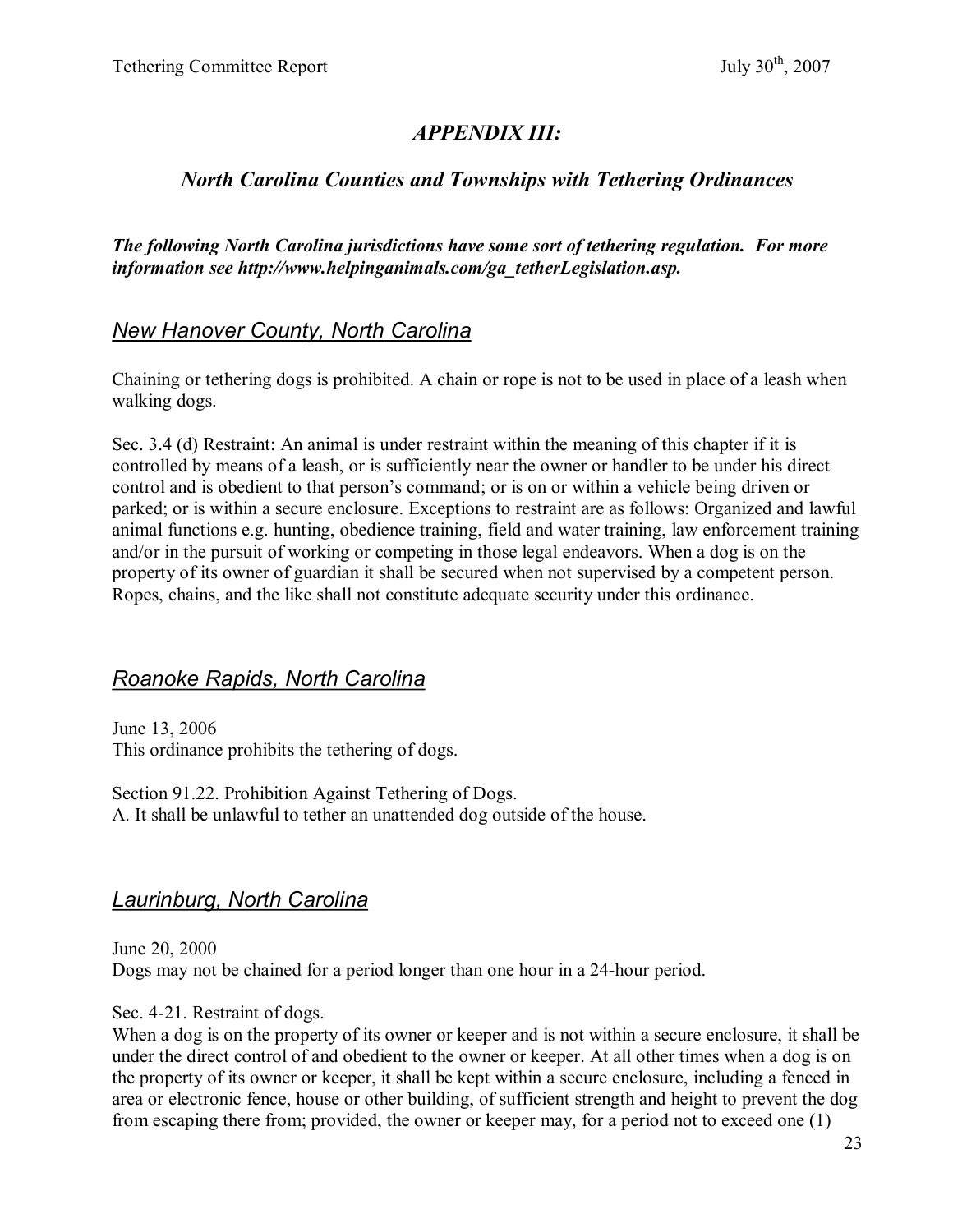hour every twenty-four (24) hours, allow the dog to be tethered or chained to a stationary object or pole so long as the dog is provided sufficient water and nourishment. All dogs off of the property of the owner or keeper shall be controlled by means of a leash and under the direct control of and obedient to the owner or keeper's command.

Noncompliance with any of the foregoing provisions in the section 421 may result in the impoundment of the animal at any time, or it may result in a fine of one hundred dollars (\$100.00) or both.

Dogs utilized by law enforcement officers in the course of law enforcement activities are exempt from the section. (Code 1975, § 4-5; Ord. No. O-1997-29, 11-18-97; Ord. No. O-2000-12, § 1, 6- $20-00$ 

# *Scotland County, North Carolina*

June 6, 2005

This ordinance prohibits the chaining of dogs for more than one hour in any 24-hour period.

Section 9 (H): No person shall, at any time, fasten, chain, or tie any dog or cause such dog to be fastened, chained, or tied, while such dog is on the dog owner's property, or on the property of the dog owner's landlord no longer than one (1) hour per day.

# *Catawba County, North Carolina*

(D) Chaining or tethering an animal to a stationary object for a period of time or under conditions that an animal control officer or animal cruelty investigator deems harmful or potentially harmful to the animal. Examples of improper chaining or tethering include, but are not limited to the following:

- (1) Using a length or weight of a chain or tether that is not appropriate for the size, weight and age of the animal. Guidelines for the proper weight and length of chains or tethers can be obtained from the animal shelter or animal control
- (2) Using a chain or tether made of rope, twine, cord or similar material.
- (3) Using a chain or tether that is less than 10 feet in length and/or does not have swivels on both ends. All chains or tethers must be attached to the animal by means of a properly fitting harness or collar of not less than one inch in width.
- (4) Chaining or tethering an animal to a stationary object for a period of time or under conditions that an animal control officer or animal cruelty investigator deems harmful or potentially harmful to the animal. Examples of improper chaining or tethering include, but are not limited to the following:
	- (a) Using a length or weight of a chain or tether that is not appropriate for the size, weight and age of the animal. Guidelines for the proper weight and length of chains or tethers can be obtained from the animal shelter or animal control
	- (b) Using a chain or tether made of rope, twine, cord or similar material.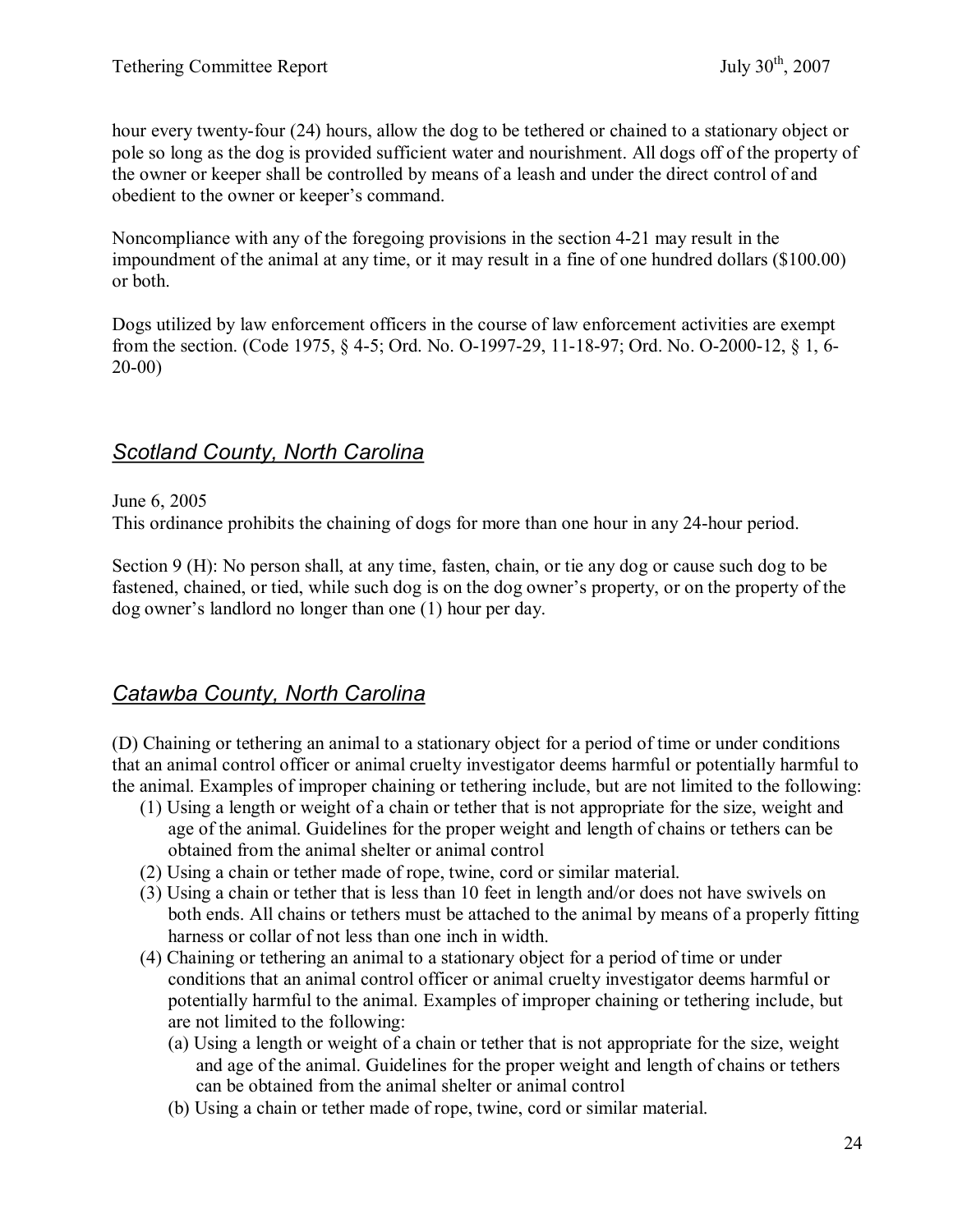- (c) Using a chain or tether that is less than 10 feet in length and/or does not have swivels on both ends. All chains or tethers must be attached to the animal by means of a properly fitting harness or collar of not less than one inch in width.
- (d) Using a chain or tether that exceeds ten percent of the animal's body weight.
- (e) Allowing an animal to be chained or tethered such that the animal is not confined to the owner's property or such that the chain or tether can become entangled and prevent the animal from moving about freely, lying down comfortable or having access to adequate food, water and shelter.
- (f) Using a chain as a primary collar. All collars used for the purpose of chaining or tethering an animal must be made of nylon or leather.
- (5) Allowing an animal to be chained or tethered such that the animal is not confined to the owner's property or such that the chain or tether can become entangled and prevent the animal from moving about freely, lying down comfortable or having access to adequate food, water and shelter.
- (6) Using a chain as a primary collar. All collars used for the purpose of chaining or tethering an animal must be made of nylon or leather.

# *Holly Springs, North Carolina*

May 16, 2006

This ordinance prohibits the tethering of animals for a period of time or under conditions that are deemed harmful to the animals. Tethers must be at least 10 feet long and weigh 10 percent of the animal's body weight or less. Tethers must allow animals to move freely and allow them access to food, water, and shelter.

### Sec. 12-65. Cruelty to animals.

(c) Prohibited acts. All animals shall be kept and treated under sanitary and humane conditions and it shall be unlawful for any person to engage in one or more of the following acts:

- 8. Allowing a collar, rope or chain to become embedded in or cause injury to an animal's neck, or allowing a choke or pinch collar to be used as a primary collar on an unsupervised animal, or chaining or tethering an animal to a stationary object for a period of time or under conditions that an animal control officer deems harmful or potentially harmful to the animal. Examples of harmful or potentially harmful chaining or tethering include, but are not limited to the following:
	- a. Using a length or weight of a chain or tether that is not appropriate for the size, weight and age of the animal. A chain or tether should not be less than ten feet long. Using a chain or tether that exceeds ten percent of the animal's body weight shall be deemed not appropriate and potentially harmful.
	- b. Allowing an animal to be chained or tethered such that the animal is not confined to the owner's property or such that the chain or tether can become entangled and prevent the animal from moving about freely, lying down comfortably or having access to adequate food, water and shelter.
	- c. Tethering an animal on an appendage.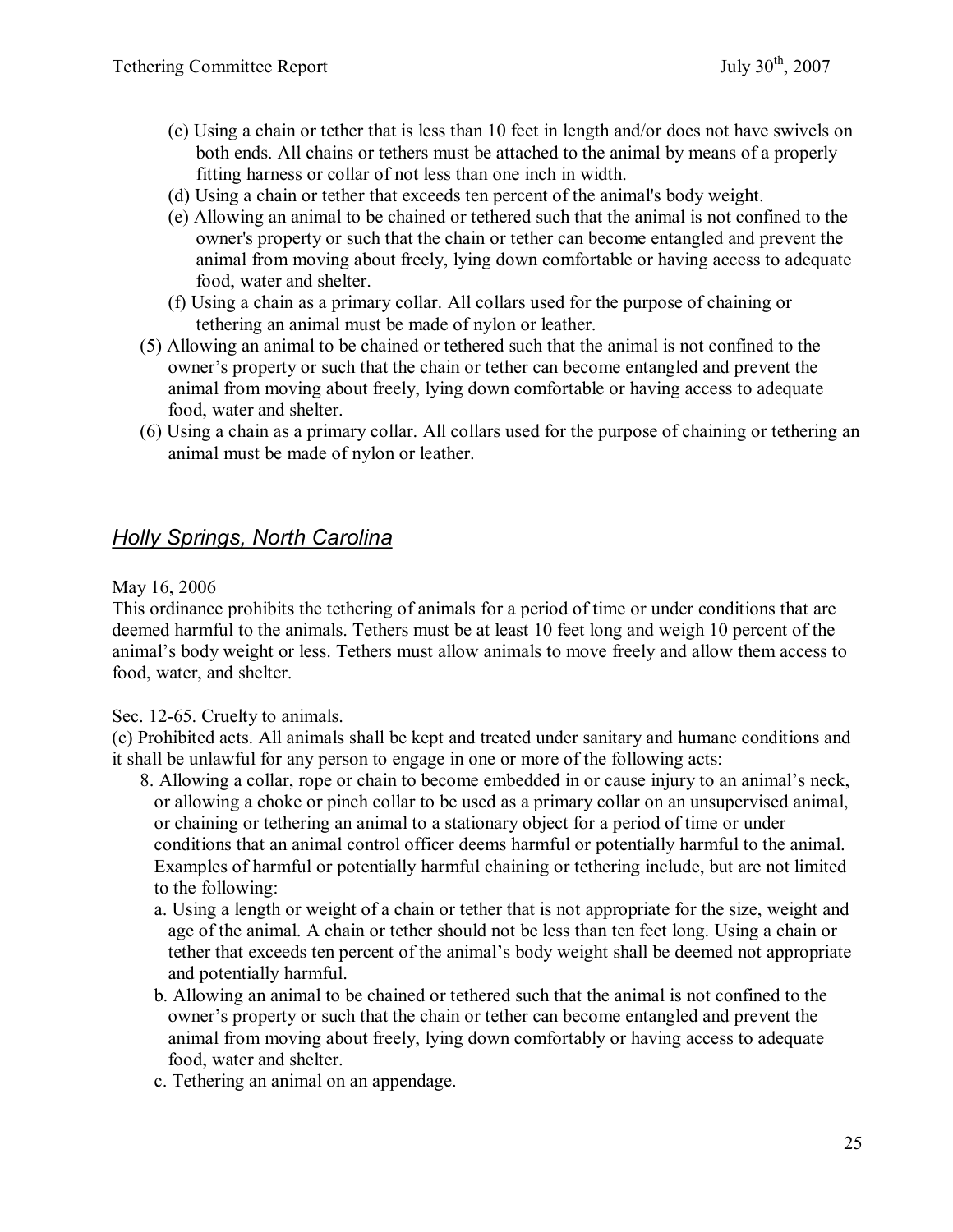# *Greenville, North Carolina*

This ordinance outlines what kind of tether may be used.

c. 4-5. Animal care generally.

(c) Any chain, leash, or similar device for animal restraint shall be designed and placed to prevent choking or injury to the animal. The restraining device shall be at least ten feet in length and placed on a swivel or on a chain run.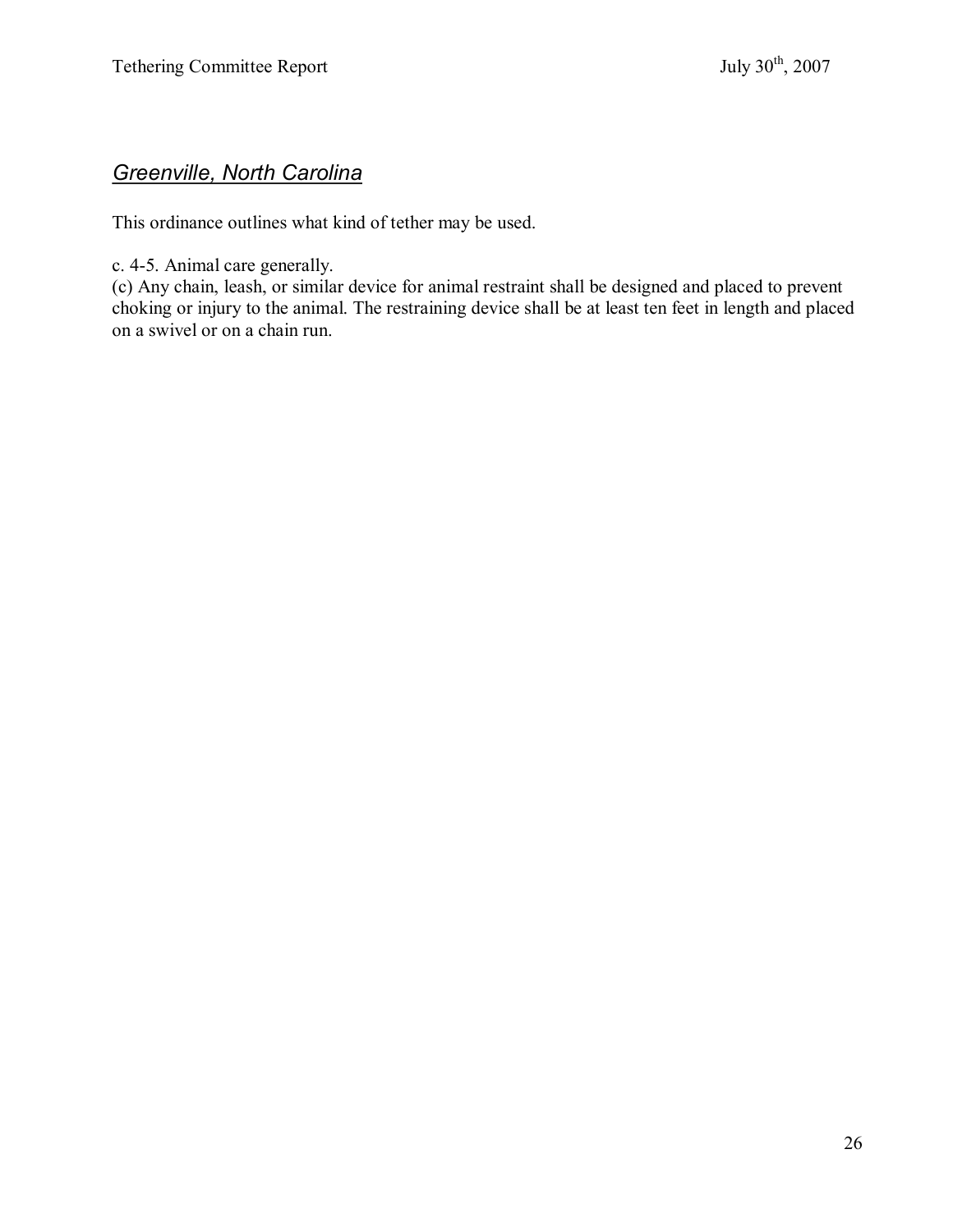## *APPENDIX IV:*

## *Notes from Interviews with North Carolina Jurisdictions with Tethering Ordinances: Conducted by the Tethering Committee*

*The following is a summary of comments from Animal Services officials from New Hanover County, the City of Laurinburg and Catawba County, made in telephone interviews. The Tethering Committee conducted these interviews on April 11 th , 2007 as a part of its information gathering.*

## **Dr. Jean McNeil, Animal Control Services Manager New Hanover County**

THE LAW: Prohibits tethering. Recently amended to add "attended" to the law so that dogs can be tethered if their owner is present. They enacted a ban as opposed to time limits on tethering because time limits are difficult to enforce because they would have to rely on a neighbor's testimony.

WHY ENACTED: County felt that tax dollars were being wasted responding to chaining complaints. Also enacted because of the cruelty issues Dr. McNeil and her officers were seeing. The county also wanted to promote a higher standard of pet ownership.

ENFORCEMENT: Violation of the law results in a civil fine. Violators have 60 days to correct the violation, if they do, the fine is cancelled. If the fine is not paid, it is sent to the county legal department for collection. As a government agency, the county can garnish a person's wages. New Hanover does not have the power of impoundment. They do not take people to court; the enforcement is handled in-house by the legal department.

PHASE IN: New Hanover had a two-year education period during which only warning notices were given. Dr. McNeil felt that two years was too long.

RESULTS OF ORDINANCE: The law has resulted in very few dogs being surrendered. Neglect calls have decreased. They get about 30 tethering-related complaints a month. Some dogs probably have run loose but those are the people who have no desire to be responsible pet owners.

PUBLIC REACTION: Support within the county. Majority of opposition has come from elsewhere.

## **Elaine Modlin, Animal Control Officer City of Laurinburg Animal Control Department, Scotland County**

THE LAW: In 1988, Laurinburg passed a law limiting tethering to 8 hours a day. It was difficult to enforce. In 2000, they changed it to one-hour and the change made enforcement much easier. The